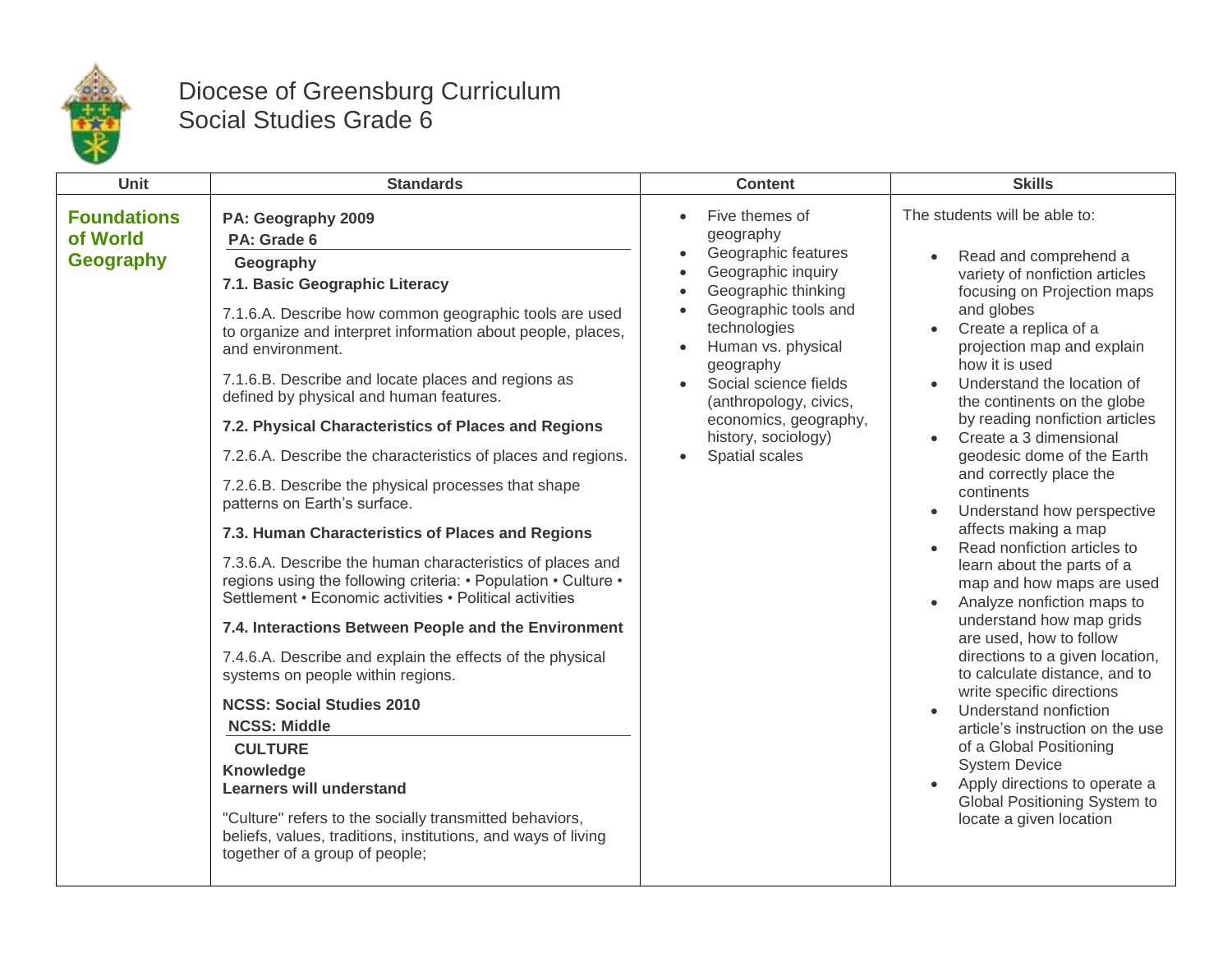| <b>Unit</b> | <b>Standards</b>                                                                                                                                                                                                             | <b>Content</b> | <b>Skills</b> |
|-------------|------------------------------------------------------------------------------------------------------------------------------------------------------------------------------------------------------------------------------|----------------|---------------|
|             | Concepts such as beliefs, values, institutions, cohesion,<br>diversity, accommodation, adaptation, assimilation, and<br>dissonance;                                                                                          |                |               |
|             | That culture may change in response to changing needs,<br>concerns, social, political, and geographic conditions;                                                                                                            |                |               |
|             | <b>Processes</b><br>Learners will be able to                                                                                                                                                                                 |                |               |
|             | Draw inferences from data about the ways in which given<br>cultures respond to persistent human issues, and how<br>culture influences those responses.                                                                       |                |               |
|             | TIME, CONTINUITY, AND CHANGE<br><b>Knowledge</b><br>The learners will understand                                                                                                                                             |                |               |
|             | That learning about the past requires the interpretation of<br>sources, and that using varied sources provides the<br>potential for a more balanced interpretive record of the<br>past;                                      |                |               |
|             | That historical interpretations of the same event may differ<br>on the basis of such factors as conflicting evidence from<br>varied sources, national or cultural perspectives, and the<br>point of view of the researcher;  |                |               |
|             | The influences of social, geographic, economic, and<br>cultural factors on the history of local areas, states,<br>nations, and the world.                                                                                    |                |               |
|             | PEOPLE, PLACES, AND ENVIRONMENTS<br><b>Knowledge</b><br><b>Learners will understand</b>                                                                                                                                      |                |               |
|             | The theme of people, places, and environments involves<br>the study of the relationships between human populations<br>in different locations and geographic phenomena such as<br>climate, vegetation, and natural resources; |                |               |
|             | Concepts such as: location, region, place, and migration,<br>as well as human and physical systems;                                                                                                                          |                |               |
|             | Past and present changes in physical systems, such as<br>seasons, climate, and weather, and the water cycle, in<br>both national and global contexts;                                                                        |                |               |
|             |                                                                                                                                                                                                                              |                |               |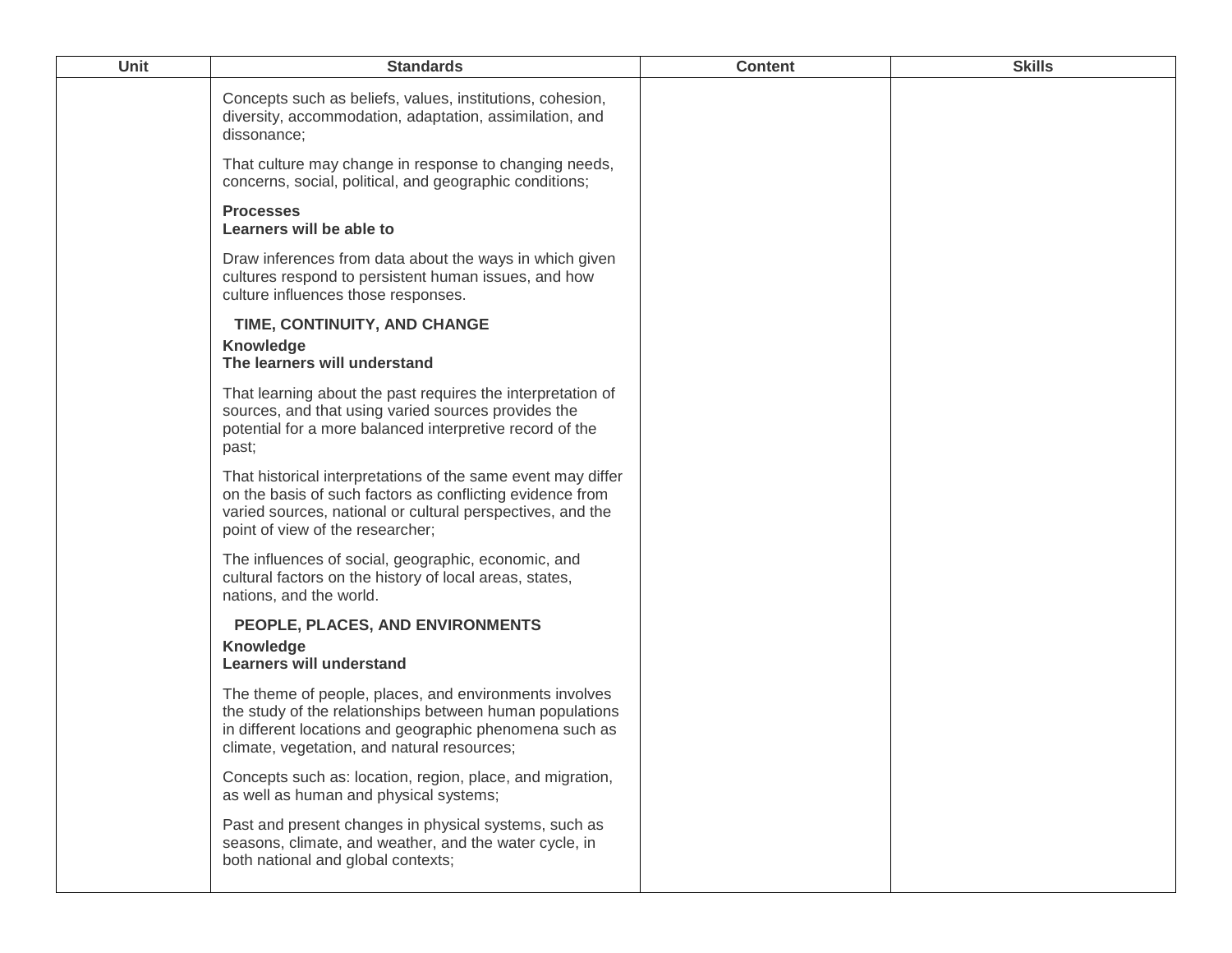| Unit | <b>Standards</b>                                                                                                                                                                                                                                              | <b>Content</b> | <b>Skills</b> |
|------|---------------------------------------------------------------------------------------------------------------------------------------------------------------------------------------------------------------------------------------------------------------|----------------|---------------|
|      | The roles of different kinds of population centers in a<br>region or nation;                                                                                                                                                                                  |                |               |
|      | The concept of regions identifies links between people in<br>different locations according to specific criteria (e.g.,<br>physical, economic, social, cultural, or religious);                                                                                |                |               |
|      | Patterns of demographic and political change, and cultural<br>diffusion in the past and present (e.g., changing national<br>boundaries, migration, and settlement, and the diffusion of<br>and changes in customs and ideas);                                 |                |               |
|      | Human modifications of the environment;                                                                                                                                                                                                                       |                |               |
|      | The use of a variety of maps, globes, graphic<br>representations, and geospatial technologies to help<br>investigate the relationships among people, places, and<br>environments.                                                                             |                |               |
|      | <b>Processes</b><br>Learners will be able to                                                                                                                                                                                                                  |                |               |
|      | Ask and find answers to geographic questions related to<br>regions, nations, and the world in the past and present;                                                                                                                                           |                |               |
|      | Research, organize, analyze, synthesize, and evaluate<br>information from atlases, data bases, grid systems, charts,<br>graphs, maps, geospatial technologies, and other tools to<br>interpret relationships among geographic factors and<br>historic events; |                |               |
|      | Acquire, organize, and analyze information and use<br>geographic tools to draw conclusions about historic or<br>current national and global environmental change;                                                                                             |                |               |
|      | Calculate distance, scale, and area, to inform study of<br>historic or current national and global environments;                                                                                                                                              |                |               |
|      | Identify and interpret "push" and "pull" factors involved in<br>the migrations of people in this nation and other parts of<br>the world:                                                                                                                      |                |               |
|      | Evaluate the consequences of human actions in<br>environmental terms.                                                                                                                                                                                         |                |               |
|      |                                                                                                                                                                                                                                                               |                |               |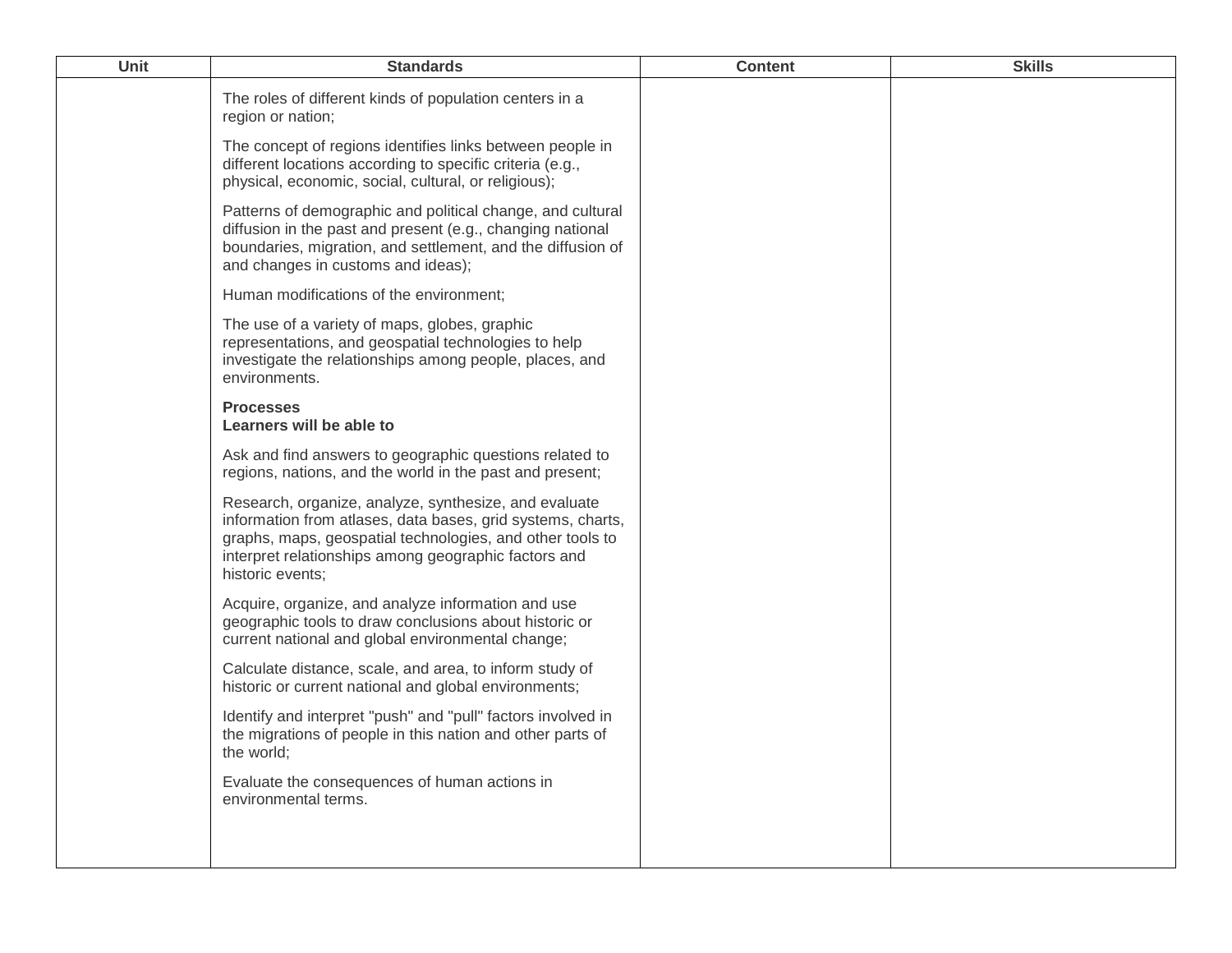| Unit | <b>Standards</b>                                                                                                                                                                                                         | <b>Content</b> | <b>Skills</b> |
|------|--------------------------------------------------------------------------------------------------------------------------------------------------------------------------------------------------------------------------|----------------|---------------|
|      | <b>Products</b><br>Learners demonstrate understanding by                                                                                                                                                                 |                |               |
|      | Constructing a series of maps depicting changes in the<br>relationships among people, places, and environments<br>over time in a given location;                                                                         |                |               |
|      | Constructing a map depicting the historical expansion of a<br>nation or empire that demonstrates an understanding of<br>relative location, distance, direction, boundaries, major<br>physical features, size, and shape; |                |               |
|      | Graphing patterns of human migration in a selected place<br>on the globe.                                                                                                                                                |                |               |
|      | INDIVIDUAL DEVELOPMENT AND IDENTITY<br><b>Knowledge</b><br><b>Learners will understand</b>                                                                                                                               |                |               |
|      | How personal, social, cultural, and environmental factors<br>contribute to the development and the growth of personal<br>identity;                                                                                       |                |               |
|      | <b>Processes</b><br>Learners will be able to                                                                                                                                                                             |                |               |
|      | Ask and find answers to questions about how individual<br>identity forms and changes;                                                                                                                                    |                |               |
|      | INDIVIDUALS, GROUPS, AND INSTITUTIONS<br>Knowledge<br><b>Learners will understand</b>                                                                                                                                    |                |               |
|      | That cultural diffusion occurs when groups migrate;                                                                                                                                                                      |                |               |
|      | That when two or more groups with differing norms and<br>beliefs interact, accommodation or conflict may result;                                                                                                         |                |               |
|      | <b>Processes</b><br>Learners will be able to                                                                                                                                                                             |                |               |
|      | Ask and find answers to questions about the various forms<br>and roles of individuals, groups, and institutions;                                                                                                         |                |               |
|      |                                                                                                                                                                                                                          |                |               |
|      |                                                                                                                                                                                                                          |                |               |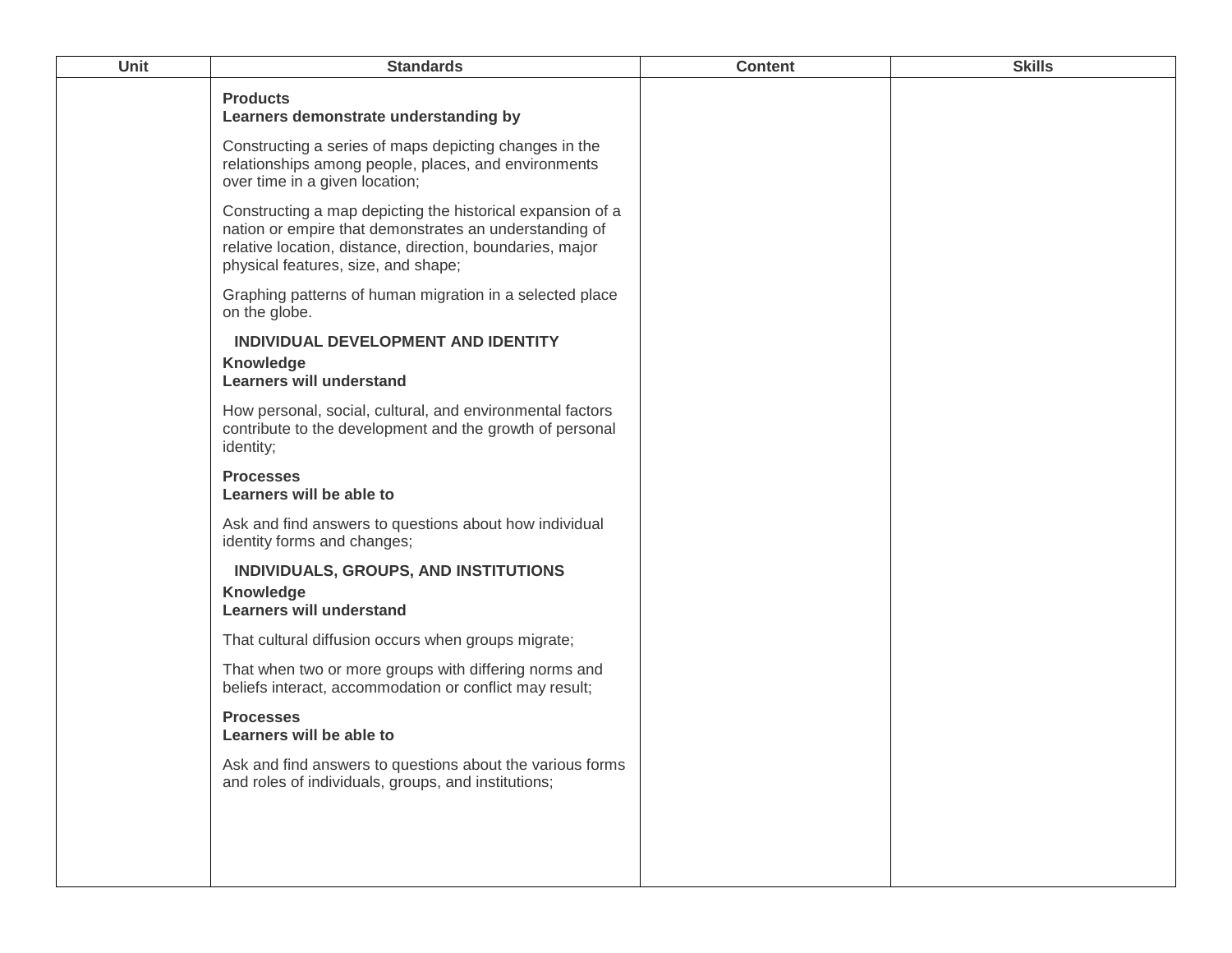| Unit                | <b>Standards</b>                                                                                                                                                                                                                                                                                                                                                                                                                                                                                                                                                                                                                                                                                                                                              | <b>Content</b>                                                                                                                                                                                                                                                                                                                                                                                            | <b>Skills</b>                                                                                                                                                                                                                                                                                                                                                                                                                                                                                                 |
|---------------------|---------------------------------------------------------------------------------------------------------------------------------------------------------------------------------------------------------------------------------------------------------------------------------------------------------------------------------------------------------------------------------------------------------------------------------------------------------------------------------------------------------------------------------------------------------------------------------------------------------------------------------------------------------------------------------------------------------------------------------------------------------------|-----------------------------------------------------------------------------------------------------------------------------------------------------------------------------------------------------------------------------------------------------------------------------------------------------------------------------------------------------------------------------------------------------------|---------------------------------------------------------------------------------------------------------------------------------------------------------------------------------------------------------------------------------------------------------------------------------------------------------------------------------------------------------------------------------------------------------------------------------------------------------------------------------------------------------------|
|                     | <b>GLOBAL CONNECTIONS</b><br>Knowledge<br><b>Learners will understand</b><br>Spatial relationships that relate to ongoing global issues<br>(e.g., pollution, poverty, disease, and conflict) affect the<br>health and well-being of Earth and its inhabitants;<br><b>Processes</b><br>Learners will be able to<br>Use maps, charts, and databases to explore patterns and<br>predict trends regarding global connections at the<br>community, state, or national level;<br><b>Products</b><br>Learners demonstrate understanding by<br>Developing a visual to illustrate the changes in global<br>connections in a region of the world from a historic period<br>until today;<br>Copyright © 2015 Commonwealth of Pennsylvania. All<br><b>Rights Reserved</b> |                                                                                                                                                                                                                                                                                                                                                                                                           |                                                                                                                                                                                                                                                                                                                                                                                                                                                                                                               |
| <b>Early Humans</b> | PA: History 2009<br>PA: Grade 6<br>8.4. World History<br>Pennsylvania's public schools shall teach, challenge<br>and support every student to realize his or her<br>maximum potential and to acquire the knowledge and<br>skills needed to:<br>8.4.6.A. Explain the social, political, cultural, and economic<br>contributions of individuals and groups to world history.<br>8.4.6.B. Identify and explain the importance of historical<br>documents, artifacts, and sites which are critical to world<br>history.<br>8.4.6.C. Explain how continuity and change have impacted<br>world history. • Belief systems and religions • Commerce<br>and industry • Technology • Politics and government •<br>Physical and human geography . Social organizations   | Adapt to natural<br>$\bullet$<br>environment,<br>technological<br>advancements, cultural<br>and social<br>distinctiveness,<br>agricultural revolution<br>Migration patterns (land<br>bridge to Asia, animal<br>migration, societal<br>development)<br>Simple tools (create<br>shelter, hunt, make<br>clothes)<br>Communication (art to<br>express ideas)<br>Society (distinct roles for<br>men and women) | The students will be able to:<br>Explain the relationship<br>$\bullet$<br>between hunters-gathers to<br>the natural environment<br>Identify and describe<br>$\bullet$<br>migration patterns of hunter-<br>gatherers<br>Identify and describe the<br>advancements of hunter-<br>gathers<br>Describe the role of<br>agriculture in village<br>development and creation of<br>job specializations<br>Identify and describe the<br>$\bullet$<br>effect of neolithic agriculture<br>in the development of villages |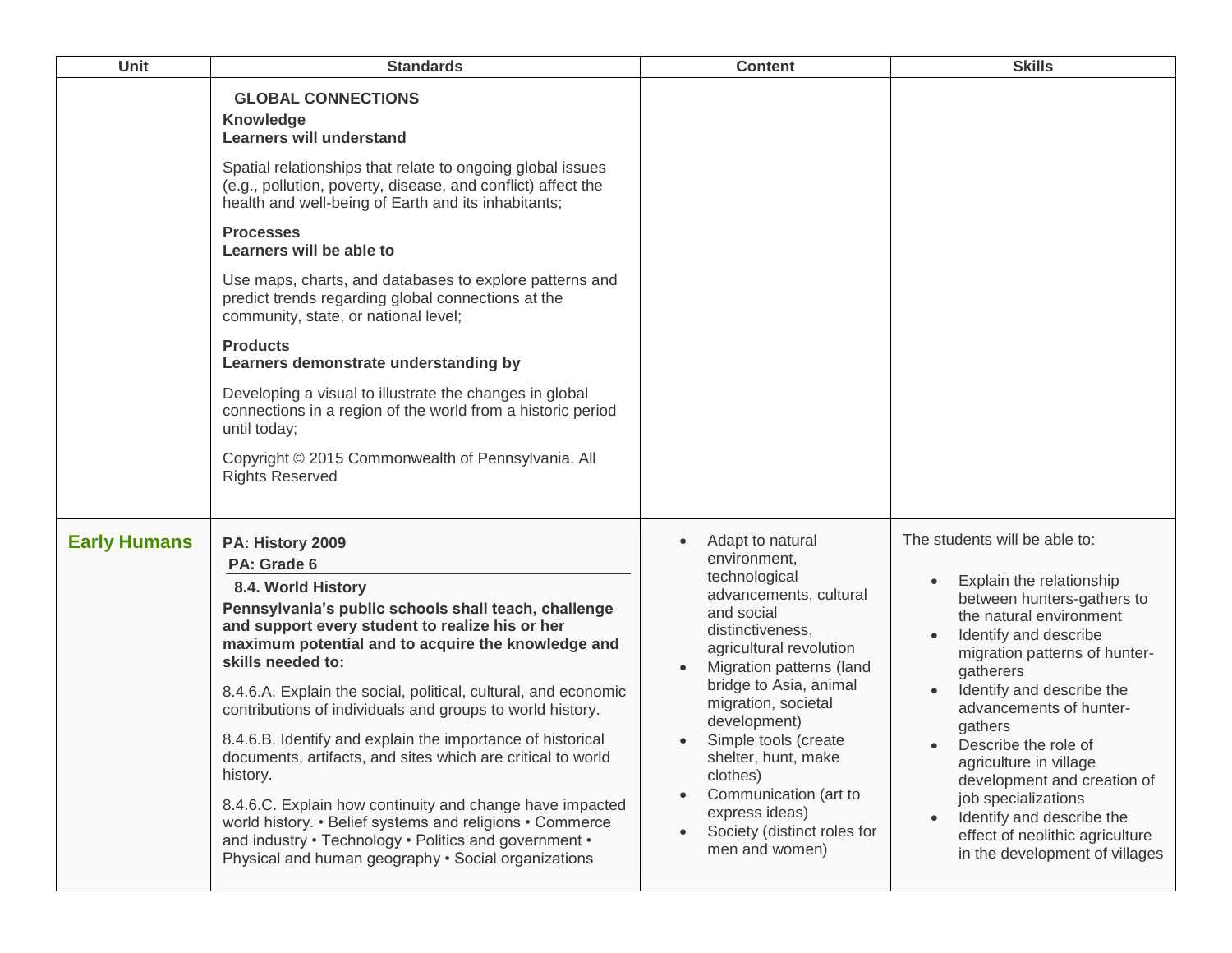| Unit | <b>Standards</b>                                                                                                                                                                                                                                                                                                                                                                                                                                                                                                                                                                                                                                                                                                                                                                                                                                                                                                                                                                                                                                                                                                                                                                                                                                                                                                                                                                                                                                                                                                                                                                                    | <b>Content</b>                                                                                                                                                                                                                                                                                                                                                                                                                                                                                                                                                                                | <b>Skills</b>                                                                                                                                                                                                       |
|------|-----------------------------------------------------------------------------------------------------------------------------------------------------------------------------------------------------------------------------------------------------------------------------------------------------------------------------------------------------------------------------------------------------------------------------------------------------------------------------------------------------------------------------------------------------------------------------------------------------------------------------------------------------------------------------------------------------------------------------------------------------------------------------------------------------------------------------------------------------------------------------------------------------------------------------------------------------------------------------------------------------------------------------------------------------------------------------------------------------------------------------------------------------------------------------------------------------------------------------------------------------------------------------------------------------------------------------------------------------------------------------------------------------------------------------------------------------------------------------------------------------------------------------------------------------------------------------------------------------|-----------------------------------------------------------------------------------------------------------------------------------------------------------------------------------------------------------------------------------------------------------------------------------------------------------------------------------------------------------------------------------------------------------------------------------------------------------------------------------------------------------------------------------------------------------------------------------------------|---------------------------------------------------------------------------------------------------------------------------------------------------------------------------------------------------------------------|
|      | 8.4.6.D. Examine patterns of conflict and cooperation<br>among groups and organizations that impacted the<br>development of the history of the world.<br><b>NCSS: Social Studies 2010</b><br><b>NCSS: Middle</b><br><b>CULTURE</b><br>Knowledge<br><b>Learners will understand</b><br>"Culture" refers to the socially transmitted behaviors,<br>beliefs, values, traditions, institutions, and ways of living<br>together of a group of people;<br>Concepts such as beliefs, values, institutions, cohesion,<br>diversity, accommodation, adaptation, assimilation, and<br>dissonance;<br>How culture influences the ways in which human groups<br>solve the problems of daily living;<br>That the beliefs, values, and behaviors of a culture form an<br>integrated system that helps shape the activities and ways<br>of life that define a culture;<br>How individuals learn the elements of their culture through<br>interactions with others, and how individuals learn of other<br>cultures through communication and study;<br>That culture may change in response to changing needs,<br>concerns, social, political, and geographic conditions;<br>How people from different cultures develop different values<br>and ways of interpreting experience;<br>That language, behaviors, and beliefs of different cultures<br>can both contribute to and pose barriers to cross-cultural<br>understanding.<br><b>Processes</b><br>Learners will be able to<br>Ask and find answers to questions related to culture;<br>Explain how patterns of behavior reflect cultural values<br>and beliefs; | Domestication of plants<br>and animals (food<br>surplus, growth of towns<br>and villages,<br>trade/barter, specialized<br>labor)<br>Irrigation techniques<br>(dams and canals)<br>Technology (plows,<br>water wheels, animals to<br>assist in labor)<br>Prehistory<br>Nomad<br>Hunter-gatherer/food-<br>producer<br>Neolithic<br>Paleolithic<br><b>Neolithic Revolution</b><br>Agriculture/herding<br>Subsistence farming<br>Irrigation<br>$\bullet$<br>Domesticate<br>Hominid<br>Ancestor<br>Specialization (potters,<br>weavers, metal workers)<br>Neanderthal<br>Cro-Magnon<br>Homo-Sapien | Identify effects of plant and<br>animal domestication<br>Summarize the effects of<br>$\bullet$<br>irrigation and technological<br>advances<br>Summarize the effects of the<br>$\bullet$<br>emergence of agriculture |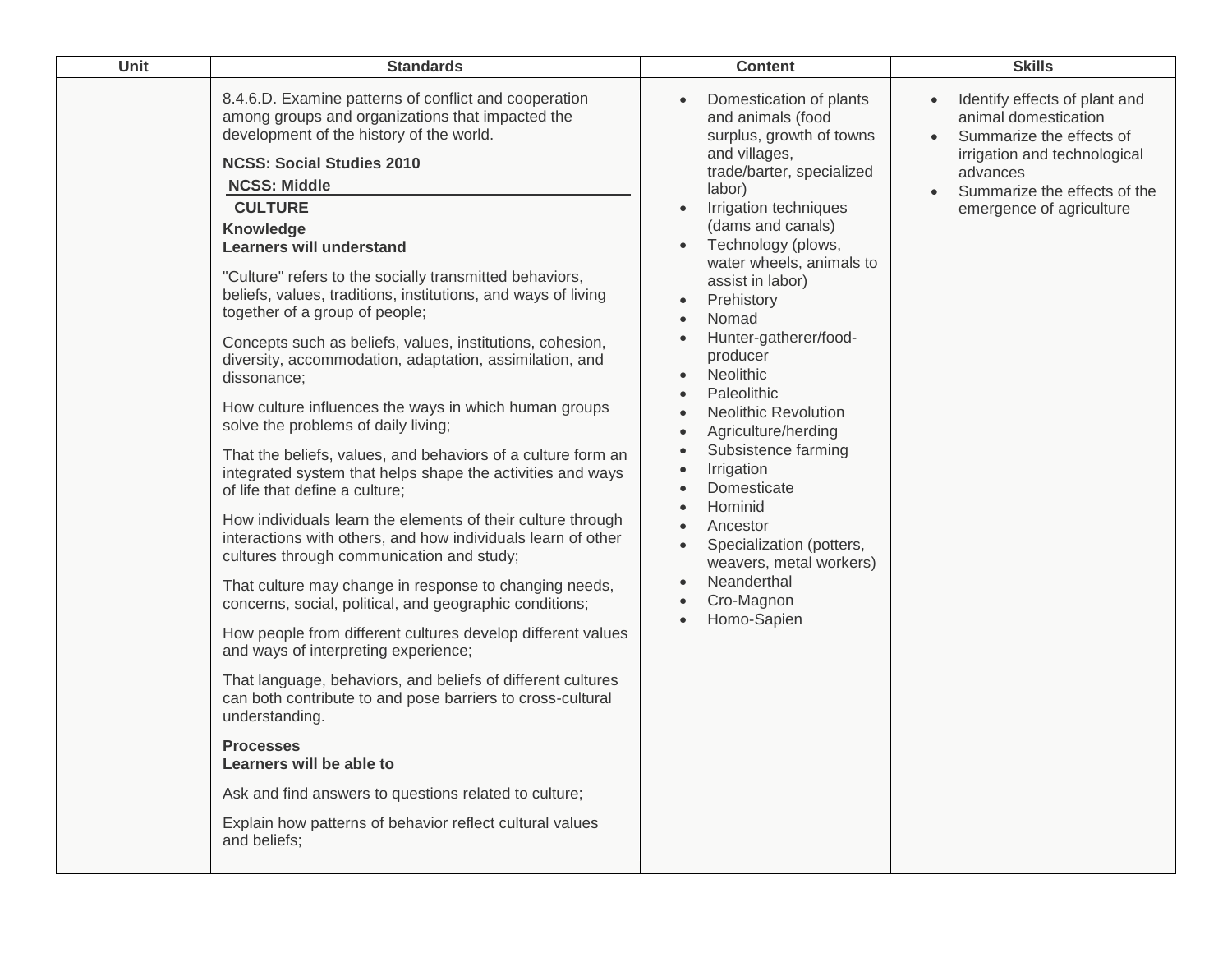| Unit | <b>Standards</b>                                                                                                                                                                                                                                                 | <b>Content</b> | <b>Skills</b> |
|------|------------------------------------------------------------------------------------------------------------------------------------------------------------------------------------------------------------------------------------------------------------------|----------------|---------------|
|      | Draw inferences from data about the ways in which given<br>cultures respond to persistent human issues, and how<br>culture influences those responses.                                                                                                           |                |               |
|      | TIME, CONTINUITY, AND CHANGE<br>Knowledge<br>The learners will understand                                                                                                                                                                                        |                |               |
|      | The study of the past provides a representation of the<br>history of communities, nations, and the world;                                                                                                                                                        |                |               |
|      | That learning about the past requires the interpretation of<br>sources, and that using varied sources provides the<br>potential for a more balanced interpretive record of the<br>past;                                                                          |                |               |
|      | Key historical periods and patterns of change within and<br>across cultures (e.g., the rise and fall of ancient<br>civilizations, the development of technology, the rise of<br>modem nation-states, and the establishment and<br>breakdown of colonial systems; |                |               |
|      | The contributions of key persons, groups, and events from<br>the past and their influence on the present;                                                                                                                                                        |                |               |
|      | The influences of social, geographic, economic, and<br>cultural factors on the history of local areas, states,<br>nations, and the world.                                                                                                                        |                |               |
|      | <b>Processes</b><br>learners will be able to                                                                                                                                                                                                                     |                |               |
|      | Identify and use a variety of primary and secondary<br>sources for reconstructing the past, such as documents,<br>letters, diaries, maps, textbooks, photos, and other<br>sources                                                                                |                |               |
|      | <b>Products</b><br>Learners demonstrate understanding by                                                                                                                                                                                                         |                |               |
|      | Presenting findings in oral, written, visual, or electronic<br>formats                                                                                                                                                                                           |                |               |
|      | Developing a project or exhibit for a class museum<br>representing an historic era or event                                                                                                                                                                      |                |               |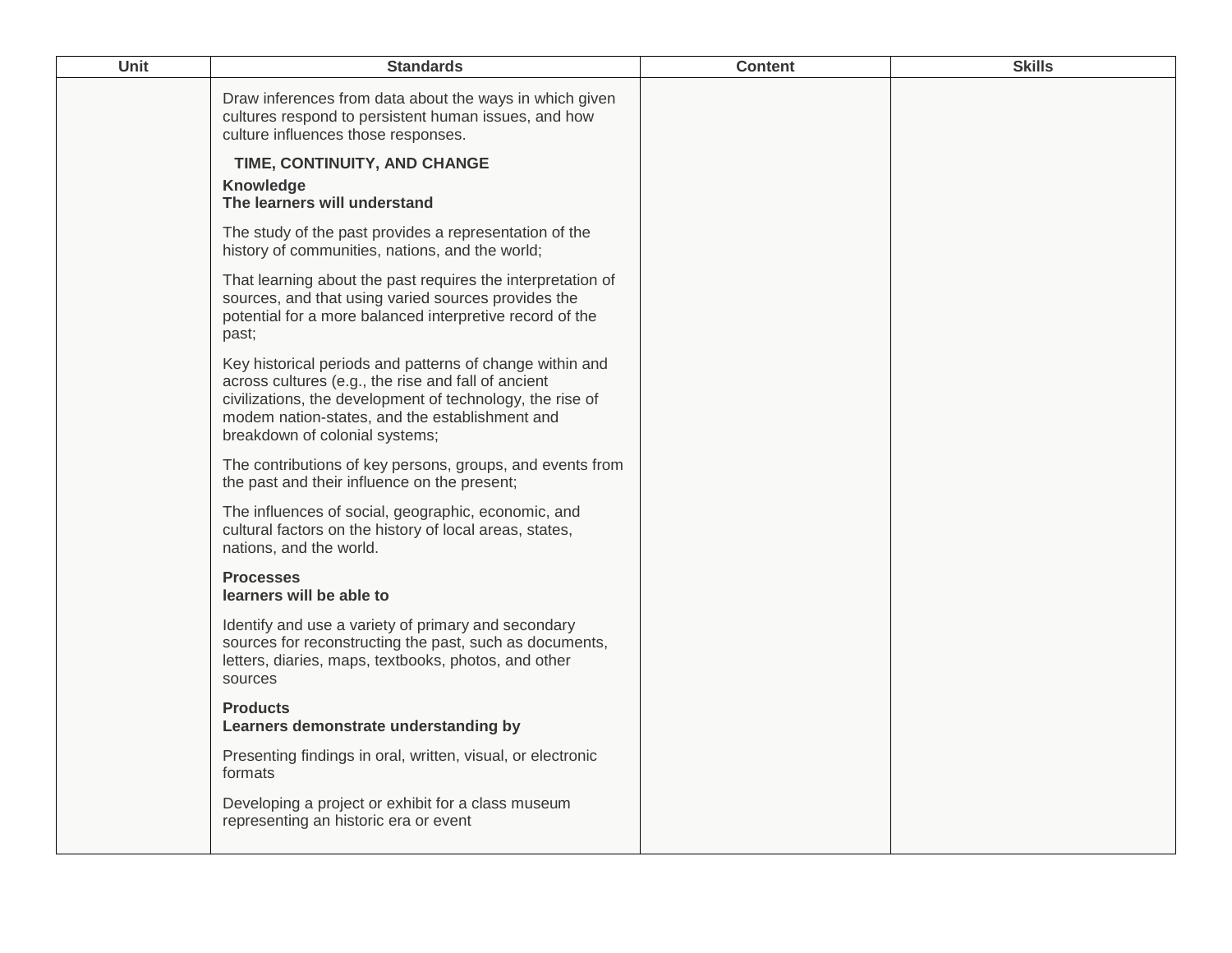| Unit | <b>Standards</b>                                                                                                                                                                                                              | <b>Content</b> | <b>Skills</b> |
|------|-------------------------------------------------------------------------------------------------------------------------------------------------------------------------------------------------------------------------------|----------------|---------------|
|      | Developing an illustrated timeline of a sequence of events<br>representing an important historic era                                                                                                                          |                |               |
|      | PEOPLE, PLACES, AND ENVIRONMENTS<br><b>Knowledge</b><br><b>Learners will understand</b>                                                                                                                                       |                |               |
|      | The theme of people, places, and environments involves<br>the study of the relationships between human populations<br>in different locations and geographic phenomena such as<br>climate, vegetation, and natural resources;  |                |               |
|      | Concepts such as: location, region, place, and migration,<br>as well as human and physical systems;                                                                                                                           |                |               |
|      | Past and present changes in physical systems, such as<br>seasons, climate, and weather, and the water cycle, in<br>both national and global contexts;                                                                         |                |               |
|      | The roles of different kinds of population centers in a<br>region or nation;                                                                                                                                                  |                |               |
|      | The concept of regions identifies links between people in<br>different locations according to specific criteria (e.g.,<br>physical, economic, social, cultural, or religious);                                                |                |               |
|      | Patterns of demographic and political change, and cultural<br>diffusion in the past and present (e.g., changing national<br>boundaries, migration, and settlement, and the diffusion of<br>and changes in customs and ideas); |                |               |
|      | Human modifications of the environment;                                                                                                                                                                                       |                |               |
|      | The use of a variety of maps, globes, graphic<br>representations, and geospatial technologies to help<br>investigate the relationships among people, places, and<br>environments.                                             |                |               |
|      | INDIVIDUAL DEVELOPMENT AND IDENTITY<br>Knowledge<br><b>Learners will understand</b>                                                                                                                                           |                |               |
|      | How personal, social, cultural, and environmental factors<br>contribute to the development and the growth of personal<br>identity;                                                                                            |                |               |
|      |                                                                                                                                                                                                                               |                |               |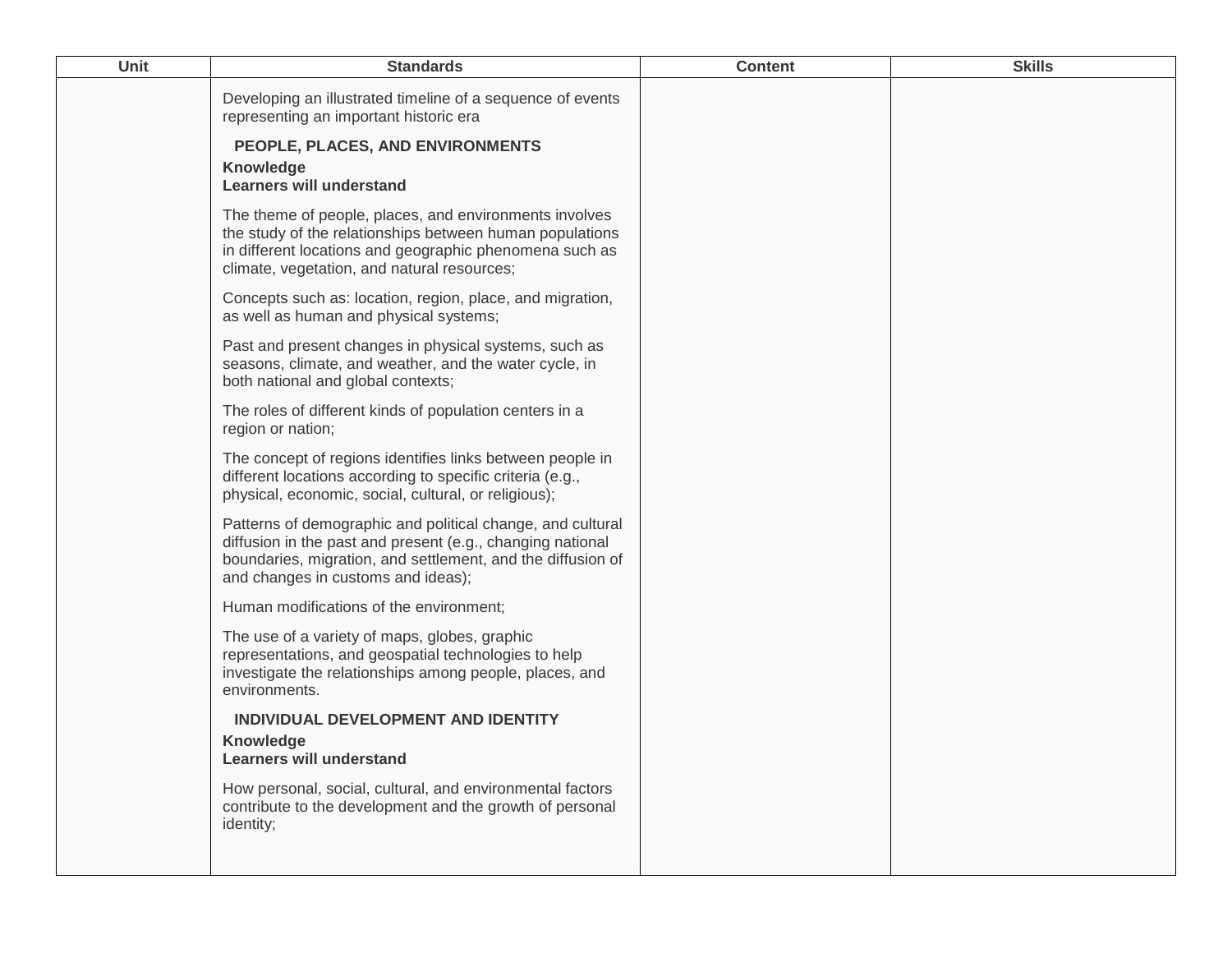| Unit | <b>Standards</b>                                                                                                                                                       | <b>Content</b> | <b>Skills</b> |
|------|------------------------------------------------------------------------------------------------------------------------------------------------------------------------|----------------|---------------|
|      | INDIVIDUALS, GROUPS, AND INSTITUTIONS<br><b>Knowledge</b><br><b>Learners will understand</b>                                                                           |                |               |
|      | Concepts such as: mores, norms, status, role,<br>socialization, ethnocentrism, cultural diffusion, competition,<br>cooperation, conflict, race, ethnicity, and gender; |                |               |
|      | That groups and institutions change over time;                                                                                                                         |                |               |
|      | That cultural diffusion occurs when groups migrate;                                                                                                                    |                |               |
|      | <b>Processes</b><br>Learners will be able to                                                                                                                           |                |               |
|      | Analyze the effects of interactions between and among<br>individuals, groups, and institutions;                                                                        |                |               |
|      | Identify and analyze the impact of tensions between and<br>among individuals, groups, and institutions;                                                                |                |               |
|      | Understand examples of tensions between belief systems<br>and governmental actions and policies;                                                                       |                |               |
|      | <b>Products</b><br>Learners demonstrate understanding by                                                                                                               |                |               |
|      | Using computer-based technology and media<br>communication research, and presenting findings in<br>illustrations or essays about social conflict;                      |                |               |
|      | PRODUCTION, DISTRIBUTION, AND CONSUMPTION<br><b>Knowledge</b><br><b>Learners will understand</b>                                                                       |                |               |
|      | Individuals, government, and society experience scarcity<br>because human wants and needs exceed what can be<br>produced from available resources;                     |                |               |
|      | <b>SCIENCE, TECHNOLOGY, AND SOCIETY</b><br><b>Knowledge</b><br><b>Learners will understand</b>                                                                         |                |               |
|      | Society often turns to science and technology to solve<br>problems;                                                                                                    |                |               |
|      |                                                                                                                                                                        |                |               |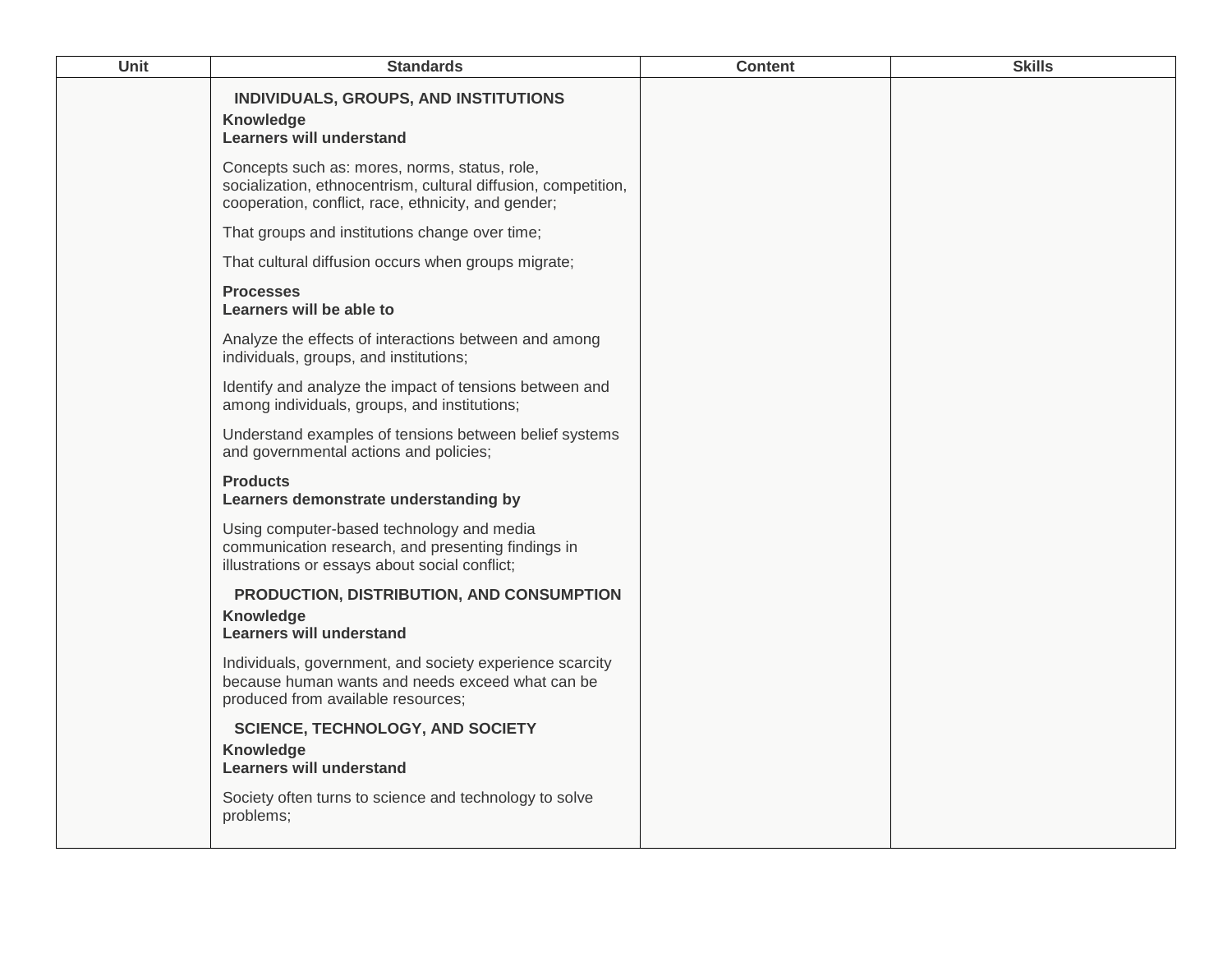| <b>Unit</b>                                 | <b>Standards</b>                                                                                                                                                                                                                                                                                                                                                                                                                                                                                                                                                             | <b>Content</b>                                                                                                                                                                                                                                                                                                                                                       | <b>Skills</b>                                                                                                                                                                                                                                                                                                                                                                                                                                                                          |
|---------------------------------------------|------------------------------------------------------------------------------------------------------------------------------------------------------------------------------------------------------------------------------------------------------------------------------------------------------------------------------------------------------------------------------------------------------------------------------------------------------------------------------------------------------------------------------------------------------------------------------|----------------------------------------------------------------------------------------------------------------------------------------------------------------------------------------------------------------------------------------------------------------------------------------------------------------------------------------------------------------------|----------------------------------------------------------------------------------------------------------------------------------------------------------------------------------------------------------------------------------------------------------------------------------------------------------------------------------------------------------------------------------------------------------------------------------------------------------------------------------------|
|                                             | Science and technology have had both positive and<br>negative impacts upon individuals, societies, and the<br>environment in the past and present;<br>Values, beliefs, and attitudes that have been influenced by<br>new scientific and technological knowledge (e.g., invention<br>of the printing press, conceptions of the universe,<br>applications of atomic energy, and genetic discoveries);                                                                                                                                                                          |                                                                                                                                                                                                                                                                                                                                                                      |                                                                                                                                                                                                                                                                                                                                                                                                                                                                                        |
|                                             | <b>GLOBAL CONNECTIONS</b><br>Knowledge<br><b>Learners will understand</b>                                                                                                                                                                                                                                                                                                                                                                                                                                                                                                    |                                                                                                                                                                                                                                                                                                                                                                      |                                                                                                                                                                                                                                                                                                                                                                                                                                                                                        |
|                                             | Spatial relationships that relate to ongoing global issues<br>(e.g., pollution, poverty, disease, and conflict) affect the<br>health and well-being of Earth and its inhabitants;                                                                                                                                                                                                                                                                                                                                                                                            |                                                                                                                                                                                                                                                                                                                                                                      |                                                                                                                                                                                                                                                                                                                                                                                                                                                                                        |
|                                             | <b>CIVIC IDEALS AND PRACTICES</b><br><b>Processes</b><br>Learners will be able to                                                                                                                                                                                                                                                                                                                                                                                                                                                                                            |                                                                                                                                                                                                                                                                                                                                                                      |                                                                                                                                                                                                                                                                                                                                                                                                                                                                                        |
|                                             | Identify and describe the role of citizen in various forms of<br>government, past and present;                                                                                                                                                                                                                                                                                                                                                                                                                                                                               |                                                                                                                                                                                                                                                                                                                                                                      |                                                                                                                                                                                                                                                                                                                                                                                                                                                                                        |
|                                             | Copyright © 2015 Commonwealth of Pennsylvania. All<br><b>Rights Reserved</b>                                                                                                                                                                                                                                                                                                                                                                                                                                                                                                 |                                                                                                                                                                                                                                                                                                                                                                      |                                                                                                                                                                                                                                                                                                                                                                                                                                                                                        |
| <b>River Valley</b><br><b>Civilizations</b> | PA: Geography 2009<br>PA: Grade 6<br>Geography<br>7.3. Human Characteristics of Places and Regions<br>7.3.6.A. Describe the human characteristics of places and<br>regions using the following criteria: • Population • Culture •<br>Settlement • Economic activities • Political activities<br>7.4. Interactions Between People and the Environment<br>7.4.6.A. Describe and explain the effects of the physical<br>systems on people within regions.<br>7.4.6.B. Describe and explain the effects of people on the<br>physical systems within regions.<br>PA: History 2009 | Architecture (mudbrick<br>buildings, pyramids,<br>temples, ziggurats)<br>Social order (hierarchy,<br>dynasty, slavery,<br>division of labor, caste<br>system)<br>Written language<br>(cuneiform,<br>hieroglyphics, Hebrew,<br>pictographs, symbols vs.<br>sounds)<br>Governmental systems<br>(forms of government,<br>divine kingship, dynasty,<br>Hammurabi's Code) | The students will be able to:<br>Identify the river civilizations<br>$\bullet$<br>on a map<br>Identify architectural features<br>of river civilizations<br>Compare architectural<br>$\bullet$<br>features of river civilizations<br>Identify and compare social<br>$\bullet$<br>orders of river civilizations<br>Identify and compare written<br>$\bullet$<br>languages of river<br>civilizations<br>Identify and compare<br>$\bullet$<br>government systems of river<br>civilizations |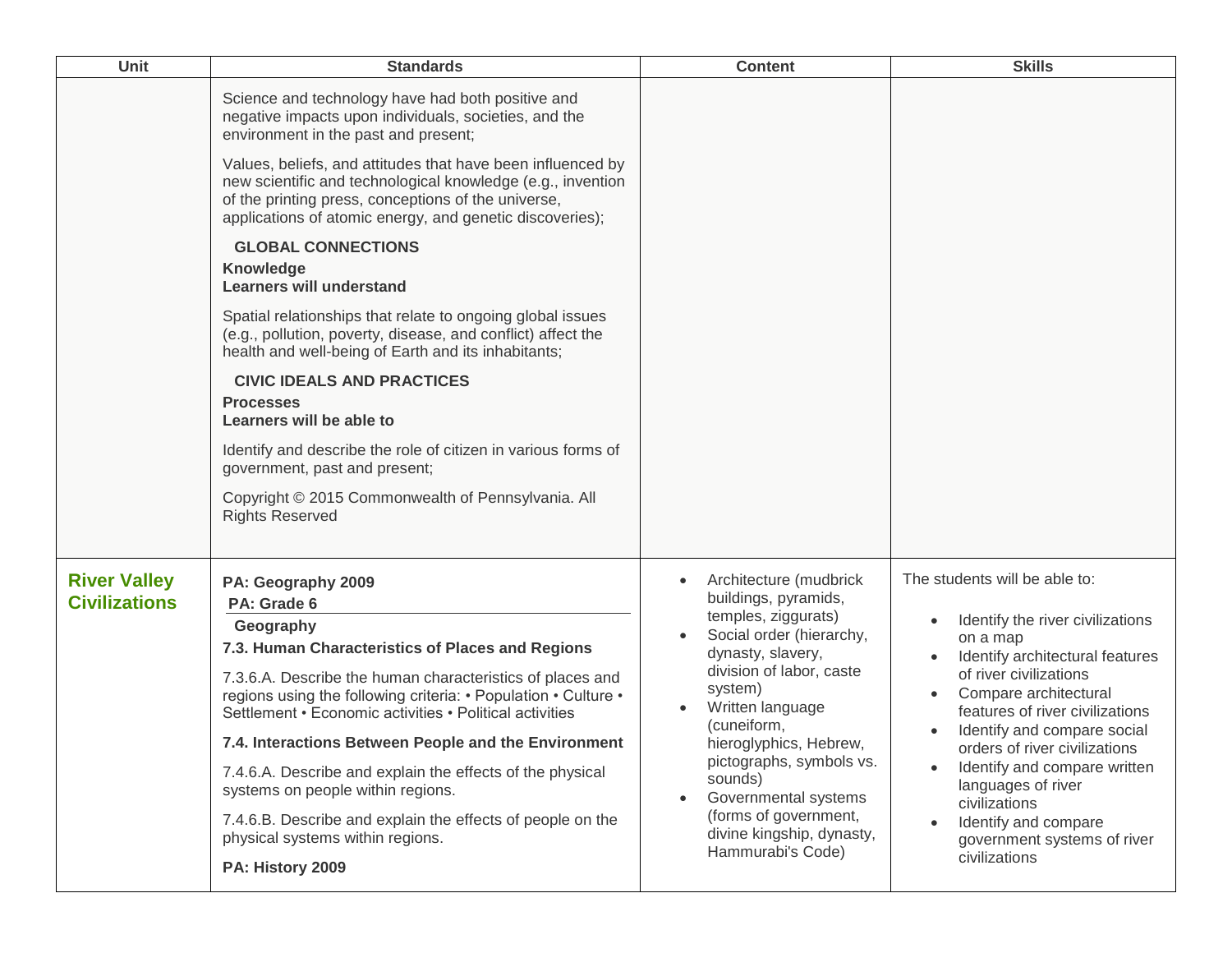| Unit | <b>Standards</b>                                                                                                                                                                                                                                                                                                                                                                                                                                                                                                                                                                                                                                                                                                                                                                                                                                                                                                                                                                                                                                                                                                                                                                                                                                                                                                                                                                                                                                                                                                                                                                                                                                                                             | <b>Content</b>                                                                                                                                                                                                                                                                                                                                                | <b>Skills</b>                                                                                                                             |
|------|----------------------------------------------------------------------------------------------------------------------------------------------------------------------------------------------------------------------------------------------------------------------------------------------------------------------------------------------------------------------------------------------------------------------------------------------------------------------------------------------------------------------------------------------------------------------------------------------------------------------------------------------------------------------------------------------------------------------------------------------------------------------------------------------------------------------------------------------------------------------------------------------------------------------------------------------------------------------------------------------------------------------------------------------------------------------------------------------------------------------------------------------------------------------------------------------------------------------------------------------------------------------------------------------------------------------------------------------------------------------------------------------------------------------------------------------------------------------------------------------------------------------------------------------------------------------------------------------------------------------------------------------------------------------------------------------|---------------------------------------------------------------------------------------------------------------------------------------------------------------------------------------------------------------------------------------------------------------------------------------------------------------------------------------------------------------|-------------------------------------------------------------------------------------------------------------------------------------------|
|      | PA: Grade 6<br>8.1. Historical Analysis and Skills Development<br>Pennsylvania's public schools shall teach, challenge<br>and support every student to realize his or her<br>maximum potential and to acquire the knowledge and<br>skills needed to:<br>8.1.6.A. Explain continuity and change over time using<br>sequential order and context of events.<br>8.1.6.B. Differentiate between fact and opinion, multiple<br>points of view, and primary and secondary sources to<br>explain historical events.<br>8.4. World History<br>Pennsylvania's public schools shall teach, challenge<br>and support every student to realize his or her<br>maximum potential and to acquire the knowledge and<br>skills needed to:<br>8.4.6.A. Explain the social, political, cultural, and economic<br>contributions of individuals and groups to world history.<br>8.4.6.B. Identify and explain the importance of historical<br>documents, artifacts, and sites which are critical to world<br>history.<br>8.4.6.C. Explain how continuity and change have impacted<br>world history. • Belief systems and religions • Commerce<br>and industry • Technology • Politics and government •<br>Physical and human geography . Social organizations<br>8.4.6.D. Examine patterns of conflict and cooperation<br>among groups and organizations that impacted the<br>development of the history of the world.<br><b>NCSS: Social Studies 2010</b><br><b>NCSS: Middle</b><br><b>CULTURE</b><br>Knowledge<br><b>Learners will understand</b><br>"Culture" refers to the socially transmitted behaviors,<br>beliefs, values, traditions, institutions, and ways of living<br>together of a group of people; | Trade systems (food<br>surpluses, barter<br>system, goods,<br>language and<br>ideas/religion)<br>Religion (polytheism vs.<br>monotheism, Judaism,<br>Taoism, Hinduism,<br>Buddhism,<br>Confucianism)<br><b>Barter</b><br>Silt<br>Cuneiform<br>Hierarchy<br>Hieroglyphics<br>Polytheism<br>Monotheism<br>Ziggurat<br><b>Fertile Crescent</b><br>Torah<br>Vedas | Identify and analyze the trade<br>systems of river civilizations<br>Identify and compare<br>$\bullet$<br>religions of river civilizations |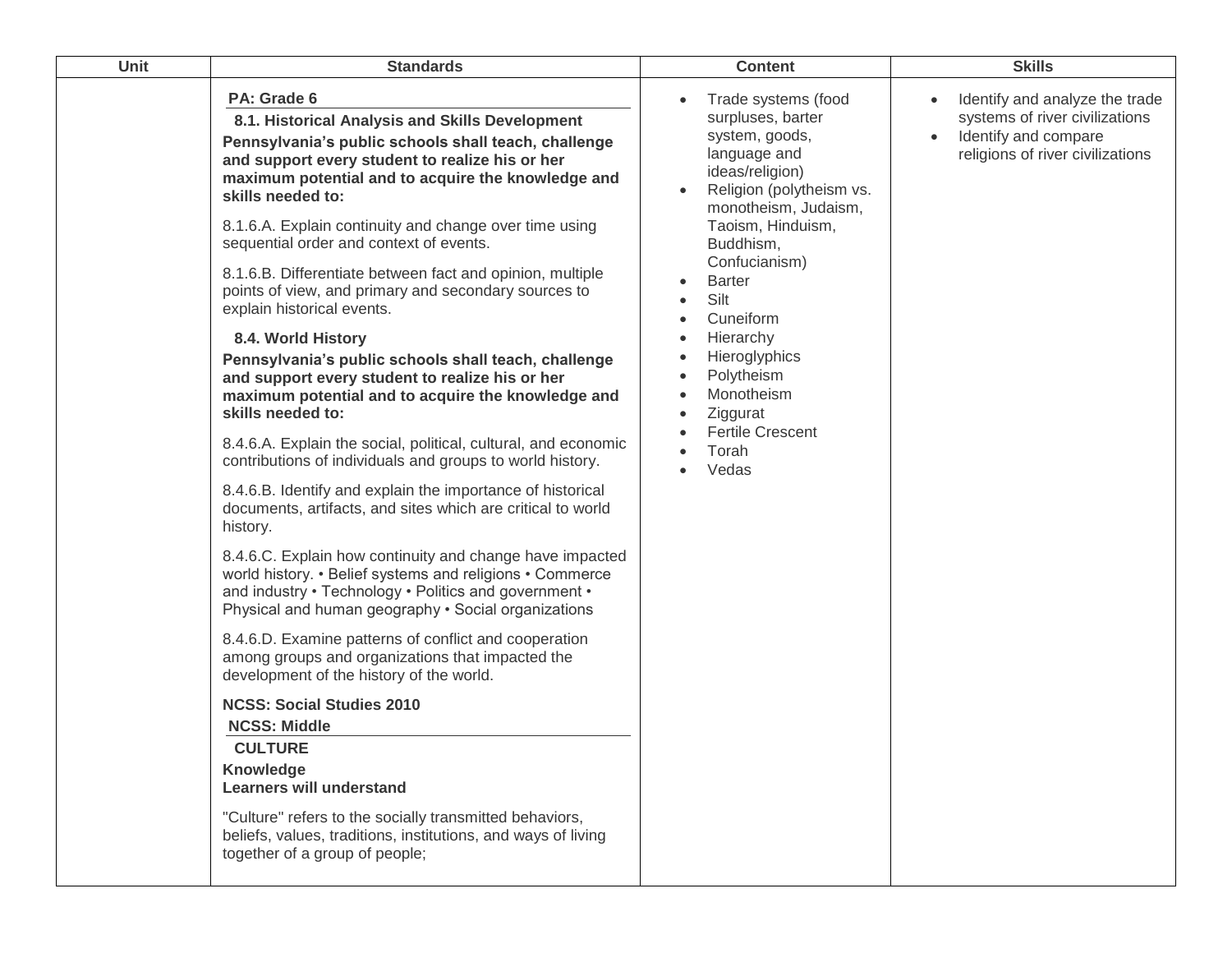| Unit | <b>Standards</b>                                                                                                                                                                     | <b>Content</b> | <b>Skills</b> |
|------|--------------------------------------------------------------------------------------------------------------------------------------------------------------------------------------|----------------|---------------|
|      | Concepts such as beliefs, values, institutions, cohesion,<br>diversity, accommodation, adaptation, assimilation, and<br>dissonance;                                                  |                |               |
|      | How culture influences the ways in which human groups<br>solve the problems of daily living;                                                                                         |                |               |
|      | That the beliefs, values, and behaviors of a culture form an<br>integrated system that helps shape the activities and ways<br>of life that define a culture;                         |                |               |
|      | How individuals learn the elements of their culture through<br>interactions with others, and how individuals learn of other<br>cultures through communication and study;             |                |               |
|      | That culture may change in response to changing needs,<br>concerns, social, political, and geographic conditions;                                                                    |                |               |
|      | How people from different cultures develop different values<br>and ways of interpreting experience;                                                                                  |                |               |
|      | That language, behaviors, and beliefs of different cultures<br>can both contribute to and pose barriers to cross-cultural<br>understanding.                                          |                |               |
|      | <b>Processes</b><br>Learners will be able to                                                                                                                                         |                |               |
|      | Ask and find answers to questions related to culture;                                                                                                                                |                |               |
|      | Find, select, organize, and present information to compare<br>various cultures according to specified aspects of culture,<br>such as institutions, language, religion, and the arts; |                |               |
|      | Describe and give examples of the value of both cultural<br>unity and diversity, within and across groups;                                                                           |                |               |
|      | Illustrate how holding diverse values and beliefs can<br>contribute or pose obstacles to cross-cultural<br>understanding;                                                            |                |               |
|      | Draw inferences from data about the ways in which given<br>cultures respond to persistent human issues, and how<br>culture influences those responses.                               |                |               |
|      |                                                                                                                                                                                      |                |               |
|      |                                                                                                                                                                                      |                |               |
|      |                                                                                                                                                                                      |                |               |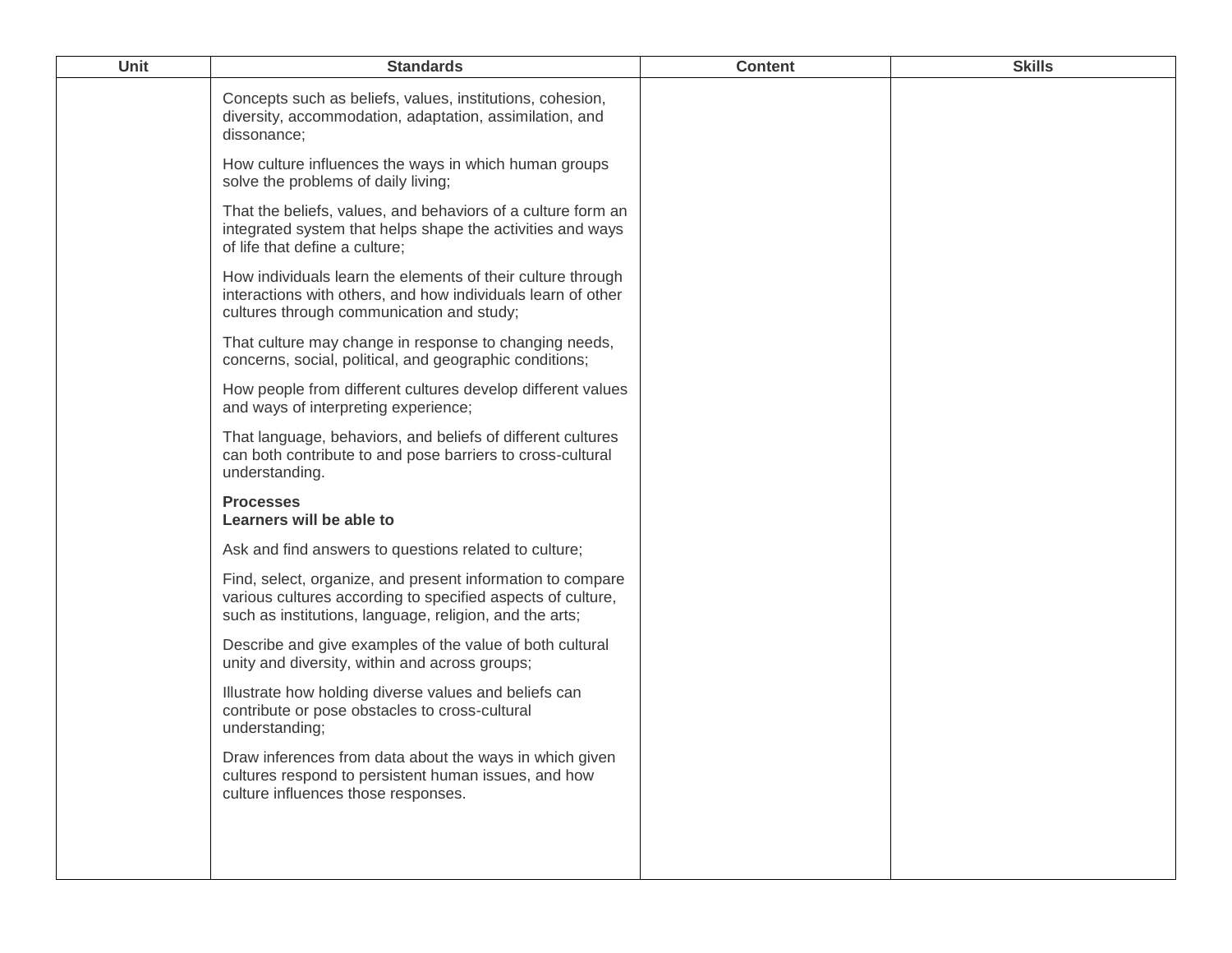| <b>Unit</b> | <b>Standards</b>                                                                                                                                                                                                                                                 | <b>Content</b> | <b>Skills</b> |
|-------------|------------------------------------------------------------------------------------------------------------------------------------------------------------------------------------------------------------------------------------------------------------------|----------------|---------------|
|             | TIME, CONTINUITY, AND CHANGE<br><b>Knowledge</b><br>The learners will understand                                                                                                                                                                                 |                |               |
|             | That historical interpretations of the same event may differ<br>on the basis of such factors as conflicting evidence from<br>varied sources, national or cultural perspectives, and the<br>point of view of the researcher;                                      |                |               |
|             | Key historical periods and patterns of change within and<br>across cultures (e.g., the rise and fall of ancient<br>civilizations, the development of technology, the rise of<br>modem nation-states, and the establishment and<br>breakdown of colonial systems; |                |               |
|             | The contributions of key persons, groups, and events from<br>the past and their influence on the present;                                                                                                                                                        |                |               |
|             | The influences of social, geographic, economic, and<br>cultural factors on the history of local areas, states,<br>nations, and the world.                                                                                                                        |                |               |
|             | PEOPLE, PLACES, AND ENVIRONMENTS                                                                                                                                                                                                                                 |                |               |
|             | Knowledge<br><b>Learners will understand</b>                                                                                                                                                                                                                     |                |               |
|             | The theme of people, places, and environments involves<br>the study of the relationships between human populations<br>in different locations and geographic phenomena such as<br>climate, vegetation, and natural resources;                                     |                |               |
|             | Concepts such as: location, region, place, and migration,<br>as well as human and physical systems;                                                                                                                                                              |                |               |
|             | Past and present changes in physical systems, such as<br>seasons, climate, and weather, and the water cycle, in<br>both national and global contexts;                                                                                                            |                |               |
|             | The concept of regions identifies links between people in<br>different locations according to specific criteria (e.g.,<br>physical, economic, social, cultural, or religious);                                                                                   |                |               |
|             | Human modifications of the environment;                                                                                                                                                                                                                          |                |               |
|             | INDIVIDUAL DEVELOPMENT AND IDENTITY                                                                                                                                                                                                                              |                |               |
|             | <b>Knowledge</b><br><b>Learners will understand</b>                                                                                                                                                                                                              |                |               |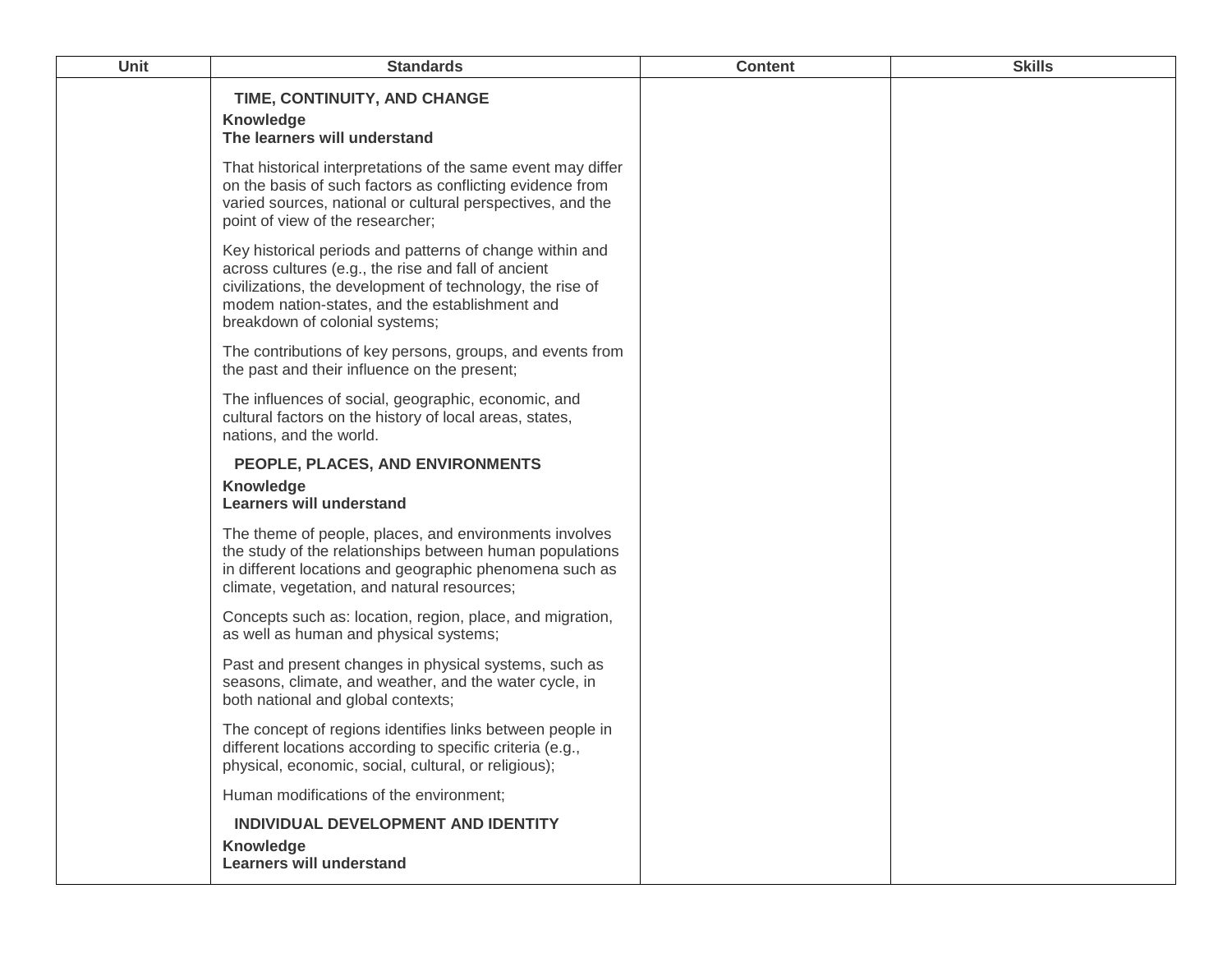| Concepts such as: development, change, personality,<br>learning, individual, family, groups, motivation, and<br>perception;                       |  |
|---------------------------------------------------------------------------------------------------------------------------------------------------|--|
| That individuals' choices influence identity and<br>development;                                                                                  |  |
| <b>Processes</b><br>Learners will be able to                                                                                                      |  |
| Examine the relationship between individual identity and<br>social, cultural, and historical contexts;                                            |  |
| <b>Products</b><br>Learners demonstrate understanding by                                                                                          |  |
| Creating identity portraits that describe the factors that<br>make them unique and shape development;                                             |  |
| INDIVIDUALS, GROUPS, AND INSTITUTIONS<br>Knowledge<br><b>Learners will understand</b>                                                             |  |
| That when two or more groups with differing norms and<br>beliefs interact, accommodation or conflict may result;                                  |  |
| That groups and institutions influence culture in a variety<br>of ways.                                                                           |  |
| <b>Processes</b><br>Learners will be able to                                                                                                      |  |
| Understand examples of tensions between belief systems<br>and governmental actions and policies;                                                  |  |
| <b>Products</b><br>Learners demonstrate understanding by                                                                                          |  |
| Presenting visual evidence of socialization practices in<br>three cultures located outside the United States.                                     |  |
| Using computer-based technology and media<br>communication research, and presenting findings in<br>illustrations or essays about social conflict; |  |
|                                                                                                                                                   |  |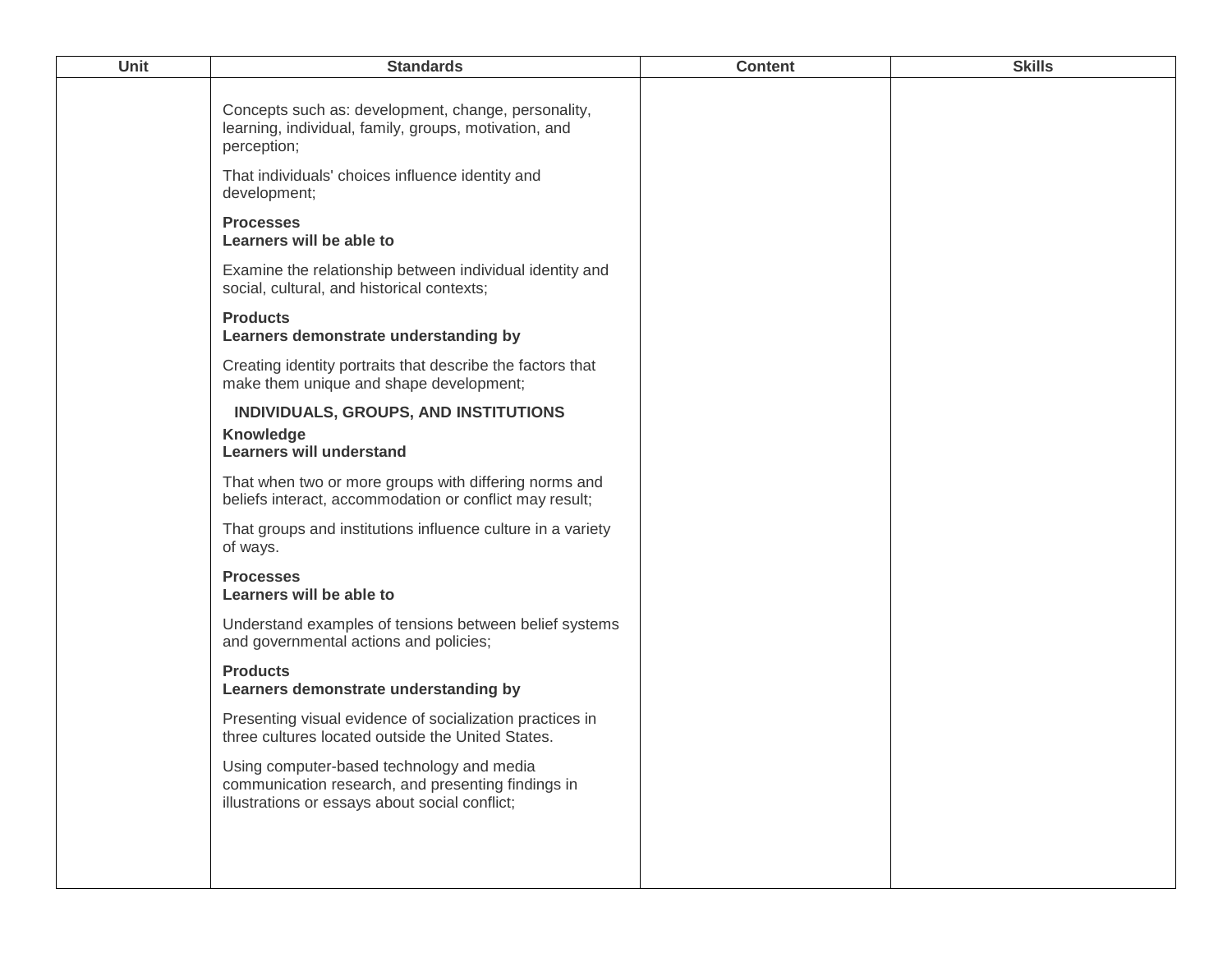| Unit | <b>Standards</b>                                                                                                                                                                         | <b>Content</b> | <b>Skills</b> |
|------|------------------------------------------------------------------------------------------------------------------------------------------------------------------------------------------|----------------|---------------|
|      | POWER, AUTHORITY, AND GOVERNANCE<br><b>Processes</b><br>Learners will be able to                                                                                                         |                |               |
|      | Compare and analyze the ways in which groups and<br>nations respond to the richness of unity and diversity, as<br>well as tensions and conflicts associated with unity and<br>diversity; |                |               |
|      | Analyze and evaluate conditions, actions, and motivations<br>that contribute to conflict and cooperation among groups<br>and nations;                                                    |                |               |
|      | PRODUCTION, DISTRIBUTION, AND CONSUMPTION<br><b>Knowledge</b><br><b>Learners will understand</b>                                                                                         |                |               |
|      | Individuals, government, and society experience scarcity<br>because human wants and needs exceed what can be<br>produced from available resources;                                       |                |               |
|      | The economic choices that people make have both<br>present and future consequences                                                                                                       |                |               |
|      | The economic gains that result from specialization and<br>exchange as well as the trade offs                                                                                             |                |               |
|      | <b>SCIENCE, TECHNOLOGY, AND SOCIETY</b><br>Knowledge<br><b>Learners will understand</b>                                                                                                  |                |               |
|      | Science is the result of empirical study of the natural world,<br>and technology is the application of knowledge to<br>accomplish tasks;                                                 |                |               |
|      | Society often turns to science and technology to solve<br>problems;                                                                                                                      |                |               |
|      | The need for laws and policies to govern scientific and<br>technological applications;                                                                                                   |                |               |
|      | <b>GLOBAL CONNECTIONS</b>                                                                                                                                                                |                |               |
|      | <b>Knowledge</b><br>Learners will understand                                                                                                                                             |                |               |
|      | Global connections have existed in the past and increased<br>rapidly in current times;                                                                                                   |                |               |
|      |                                                                                                                                                                                          |                |               |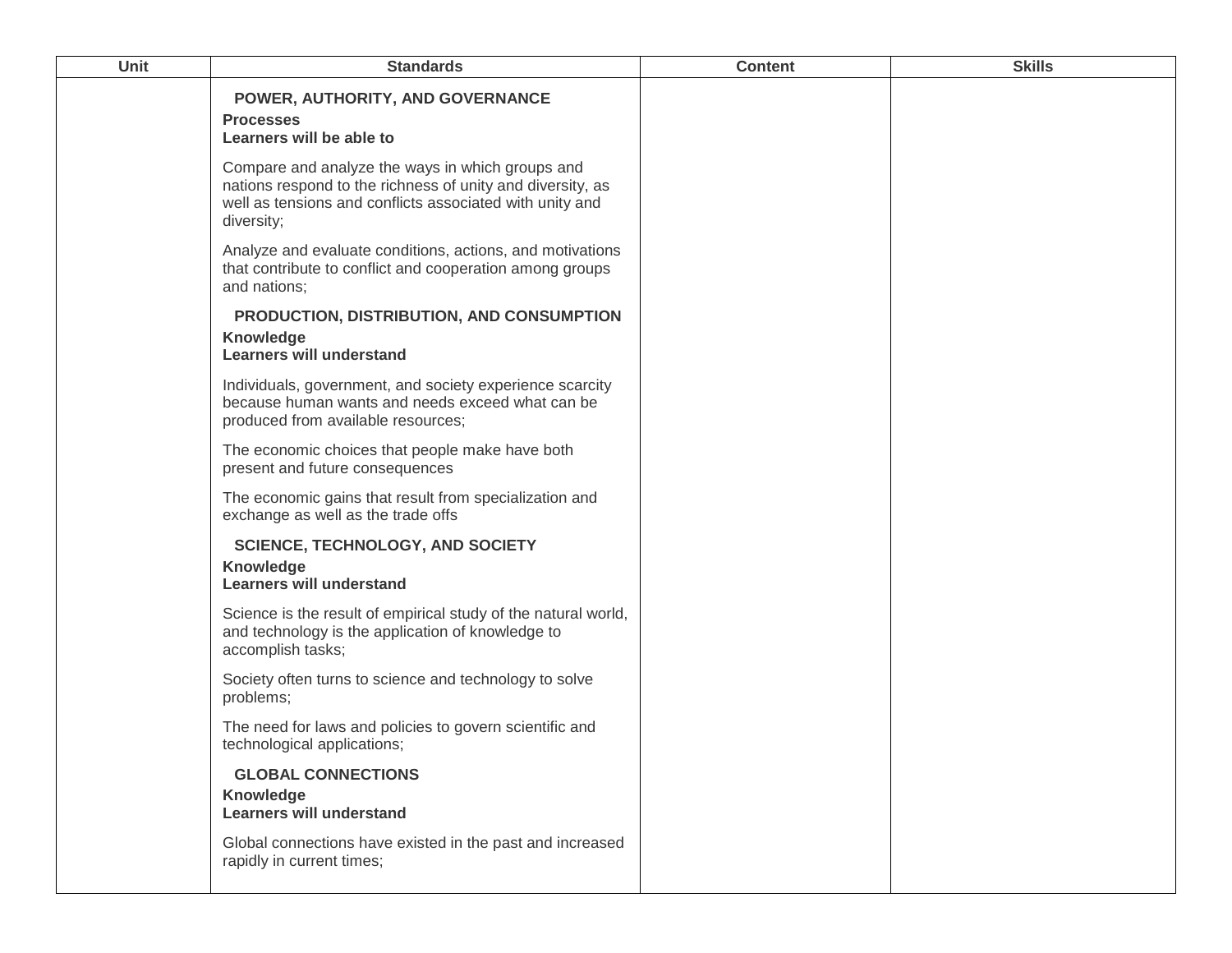| <b>Unit</b>                                             | <b>Standards</b>                                                                                                                                                                                                                                                                                                                                                                                                                                                                                                                                                                                                                                                                                                                                                                                                                                                                                                                                                                                                                                                                                                                      | <b>Content</b>                                                                                                                                                                                                                                                                                                                                                                                                                                                                                                                                                                                                                                                                                                                                        | <b>Skills</b>                                                                                                                                                                                                                                                                                                                                                                                                                                                                                                                                                |
|---------------------------------------------------------|---------------------------------------------------------------------------------------------------------------------------------------------------------------------------------------------------------------------------------------------------------------------------------------------------------------------------------------------------------------------------------------------------------------------------------------------------------------------------------------------------------------------------------------------------------------------------------------------------------------------------------------------------------------------------------------------------------------------------------------------------------------------------------------------------------------------------------------------------------------------------------------------------------------------------------------------------------------------------------------------------------------------------------------------------------------------------------------------------------------------------------------|-------------------------------------------------------------------------------------------------------------------------------------------------------------------------------------------------------------------------------------------------------------------------------------------------------------------------------------------------------------------------------------------------------------------------------------------------------------------------------------------------------------------------------------------------------------------------------------------------------------------------------------------------------------------------------------------------------------------------------------------------------|--------------------------------------------------------------------------------------------------------------------------------------------------------------------------------------------------------------------------------------------------------------------------------------------------------------------------------------------------------------------------------------------------------------------------------------------------------------------------------------------------------------------------------------------------------------|
|                                                         | <b>CIVIC IDEALS AND PRACTICES</b><br><b>Processes</b><br>Learners will be able to<br>Identify and describe the role of citizen in various forms of<br>government, past and present;<br>Copyright © 2015 Commonwealth of Pennsylvania. All<br><b>Rights Reserved</b>                                                                                                                                                                                                                                                                                                                                                                                                                                                                                                                                                                                                                                                                                                                                                                                                                                                                   |                                                                                                                                                                                                                                                                                                                                                                                                                                                                                                                                                                                                                                                                                                                                                       |                                                                                                                                                                                                                                                                                                                                                                                                                                                                                                                                                              |
| <b>Classical</b><br><b>Greek</b><br><b>Civilization</b> | <b>NCSS: Social Studies 2010</b><br><b>NCSS: Middle</b><br><b>CULTURE</b><br>Knowledge<br><b>Learners will understand</b><br>"Culture" refers to the socially transmitted behaviors,<br>beliefs, values, traditions, institutions, and ways of living<br>together of a group of people;<br>Concepts such as beliefs, values, institutions, cohesion,<br>diversity, accommodation, adaptation, assimilation, and<br>dissonance;<br>How culture influences the ways in which human groups<br>solve the problems of daily living;<br>How individuals learn the elements of their culture through<br>interactions with others, and how individuals learn of other<br>cultures through communication and study;<br>How people from different cultures develop different values<br>and ways of interpreting experience;<br><b>Processes</b><br>Learners will be able to<br>Find, select, organize, and present information to compare<br>various cultures according to specified aspects of culture,<br>such as institutions, language, religion, and the arts;<br>Explain how patterns of behavior reflect cultural values<br>and beliefs; | Geographic (mountains<br>$\bullet$<br>caused separate<br>independent city-states)<br>Political (Athens,<br>democracy, direct<br>democracy, public<br>debate, limited<br>citizenship, Delian<br>League)<br>Cultural<br>$\bullet$<br>(polytheism/mythology,<br>history, philosophy)<br>Phillip II (unified the<br>$\bullet$<br>Greek city-states)<br>Alexander the Great<br>(son of Phillip, solidified<br>and expanded rule,<br>spread Greek culture,<br>blended with cultures of<br>conquered regions,<br>Hellenistic period)<br>Writing and theater<br>$\bullet$<br>(tragedy, comedy,<br>history, mythology)<br>Government<br>(democracy, limited<br>citizenship, public<br>debate)<br>Socrates (philosophy,<br>government, Socratic<br>questioning) | The students will be able to:<br>Identify the geographical,<br>political, and cultural features<br>of Greece<br>Explain the significance of<br>$\bullet$<br>key figures of ancient Greece<br>Identify the expansion of<br>$\bullet$<br>Alexander's empire on a map<br>Explain the spread of Greek<br>$\bullet$<br>culture<br>Explain the lasting influence<br>of the classical Greek<br>civilization<br>Identify contributions of<br>Greek philosophers<br>Evaluate contributions of<br>Greek philosophers<br>Identify characteristics of<br>Greek mythology |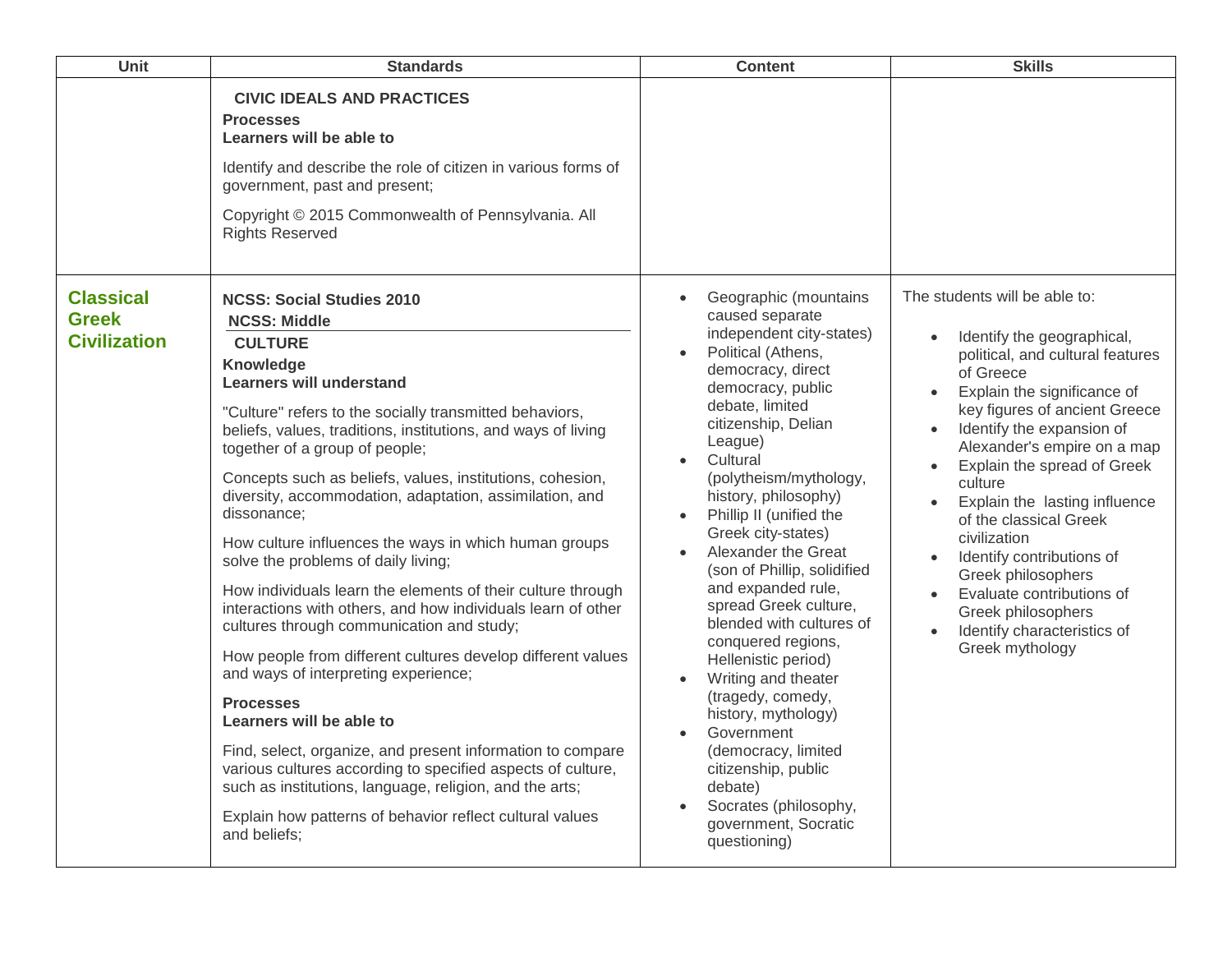| <b>Unit</b> | <b>Standards</b>                                                                                                                                                                                                                                                                                                                                                                                                                                                                                                                                                                                                                                                                                                                                                                                                                                                                                                                                                                                                                                                                                                                                                                                                                                                                                                                                                                                                                                                                                                                                                                                                                                                                                                                        | <b>Content</b>                                                                                                                                                                                                                                                                                                                                                                                                                                 | <b>Skills</b> |
|-------------|-----------------------------------------------------------------------------------------------------------------------------------------------------------------------------------------------------------------------------------------------------------------------------------------------------------------------------------------------------------------------------------------------------------------------------------------------------------------------------------------------------------------------------------------------------------------------------------------------------------------------------------------------------------------------------------------------------------------------------------------------------------------------------------------------------------------------------------------------------------------------------------------------------------------------------------------------------------------------------------------------------------------------------------------------------------------------------------------------------------------------------------------------------------------------------------------------------------------------------------------------------------------------------------------------------------------------------------------------------------------------------------------------------------------------------------------------------------------------------------------------------------------------------------------------------------------------------------------------------------------------------------------------------------------------------------------------------------------------------------------|------------------------------------------------------------------------------------------------------------------------------------------------------------------------------------------------------------------------------------------------------------------------------------------------------------------------------------------------------------------------------------------------------------------------------------------------|---------------|
|             | Illustrate how holding diverse values and beliefs can<br>contribute or pose obstacles to cross-cultural<br>understanding;<br>Draw inferences from data about the ways in which given<br>cultures respond to persistent human issues, and how<br>culture influences those responses.<br>TIME, CONTINUITY, AND CHANGE<br>Knowledge<br>The learners will understand<br>Key historical periods and patterns of change within and<br>across cultures (e.g., the rise and fall of ancient<br>civilizations, the development of technology, the rise of<br>modem nation-states, and the establishment and<br>breakdown of colonial systems;<br>The origins and influences of social, cultural, political, and<br>economic systems;<br>The contributions of key persons, groups, and events from<br>the past and their influence on the present;<br>The history of democratic ideals and principles, and how<br>they are represented in documents, artifacts and symbols;<br><b>Processes</b><br>learners will be able to<br>Formulate questions about topics in history, predict<br>possible answers, and use historical methods of inquiry<br>and literacy skills to locate, organize, analyze, and<br>interpret sources, and present supported findings<br>Research and analyze past periods, events, and issues,<br>using a variety of primary sources (e.g., documents,<br>letters, artifacts, and testimony) as well as secondary<br>sources: validate and weigh evidence for claims, and<br>evaluate the usefulness and degree of reliability of sources<br>to develop a supportable interpretation<br><b>Products</b><br>Learners demonstrate understanding by<br>Reconstructing and enacting an historic event through role<br>playing | Plato (political<br>$\bullet$<br>philosophy)<br>Archimedes<br>$\bullet$<br>(mathematics and<br>science)<br>Aristotle (political<br>$\bullet$<br>philosophy)<br>Pythagoras<br>$\bullet$<br>(mathematics)<br>Polytheism<br>$\bullet$<br>Gods<br>$\bullet$<br>Mythology<br>Peninsula<br>Persia<br>City-state<br>Democracy<br>Citizen<br>Hellenistic<br>$\bullet$<br>Philosophy<br>$\bullet$<br>Alliance<br>Mythology<br>Architecture<br>Oligarchy |               |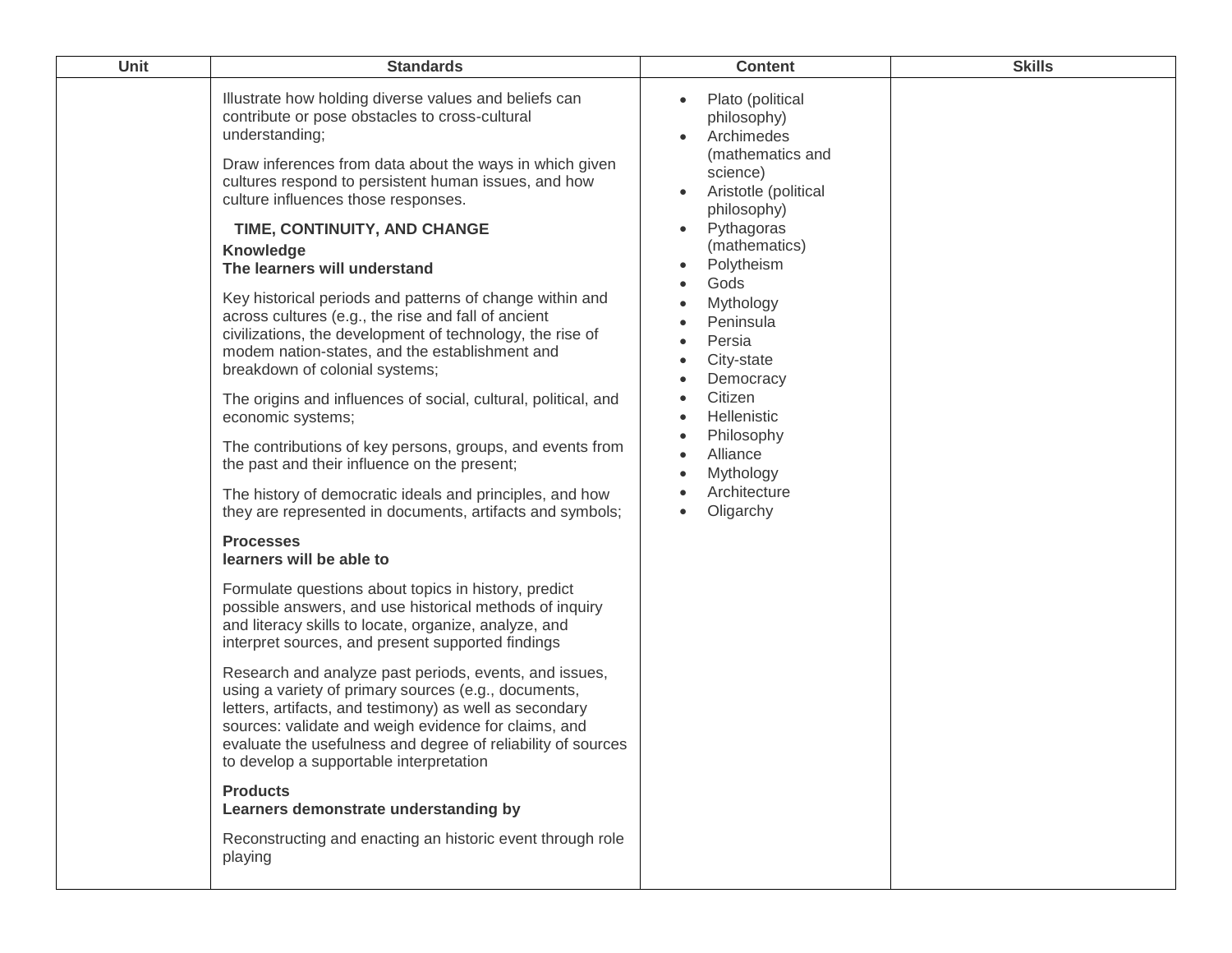| Unit | <b>Standards</b>                                                                                                                                                                                                              | <b>Content</b> | <b>Skills</b> |
|------|-------------------------------------------------------------------------------------------------------------------------------------------------------------------------------------------------------------------------------|----------------|---------------|
|      | PEOPLE, PLACES, AND ENVIRONMENTS<br>Knowledge<br><b>Learners will understand</b>                                                                                                                                              |                |               |
|      | The theme of people, places, and environments involves<br>the study of the relationships between human populations<br>in different locations and geographic phenomena such as<br>climate, vegetation, and natural resources;  |                |               |
|      | Concepts such as: location, region, place, and migration,<br>as well as human and physical systems;                                                                                                                           |                |               |
|      | The roles of different kinds of population centers in a<br>region or nation;                                                                                                                                                  |                |               |
|      | Patterns of demographic and political change, and cultural<br>diffusion in the past and present (e.g., changing national<br>boundaries, migration, and settlement, and the diffusion of<br>and changes in customs and ideas); |                |               |
|      | The use of a variety of maps, globes, graphic<br>representations, and geospatial technologies to help<br>investigate the relationships among people, places, and<br>environments.                                             |                |               |
|      | INDIVIDUAL DEVELOPMENT AND IDENTITY                                                                                                                                                                                           |                |               |
|      | Knowledge<br><b>Learners will understand</b>                                                                                                                                                                                  |                |               |
|      | Concepts such as: development, change, personality,<br>learning, individual, family, groups, motivation, and<br>perception;                                                                                                   |                |               |
|      | How factors such as physical endowment, interests,<br>capabilities, learning, motivation, personality, perception,<br>and beliefs influence individual development and identity;                                              |                |               |
|      | <b>Processes</b><br>Learners will be able to                                                                                                                                                                                  |                |               |
|      | Ask and find answers to questions about how individual<br>identity forms and changes;                                                                                                                                         |                |               |
|      | Examine the relationship between individual identity and<br>social, cultural, and historical contexts;                                                                                                                        |                |               |
|      |                                                                                                                                                                                                                               |                |               |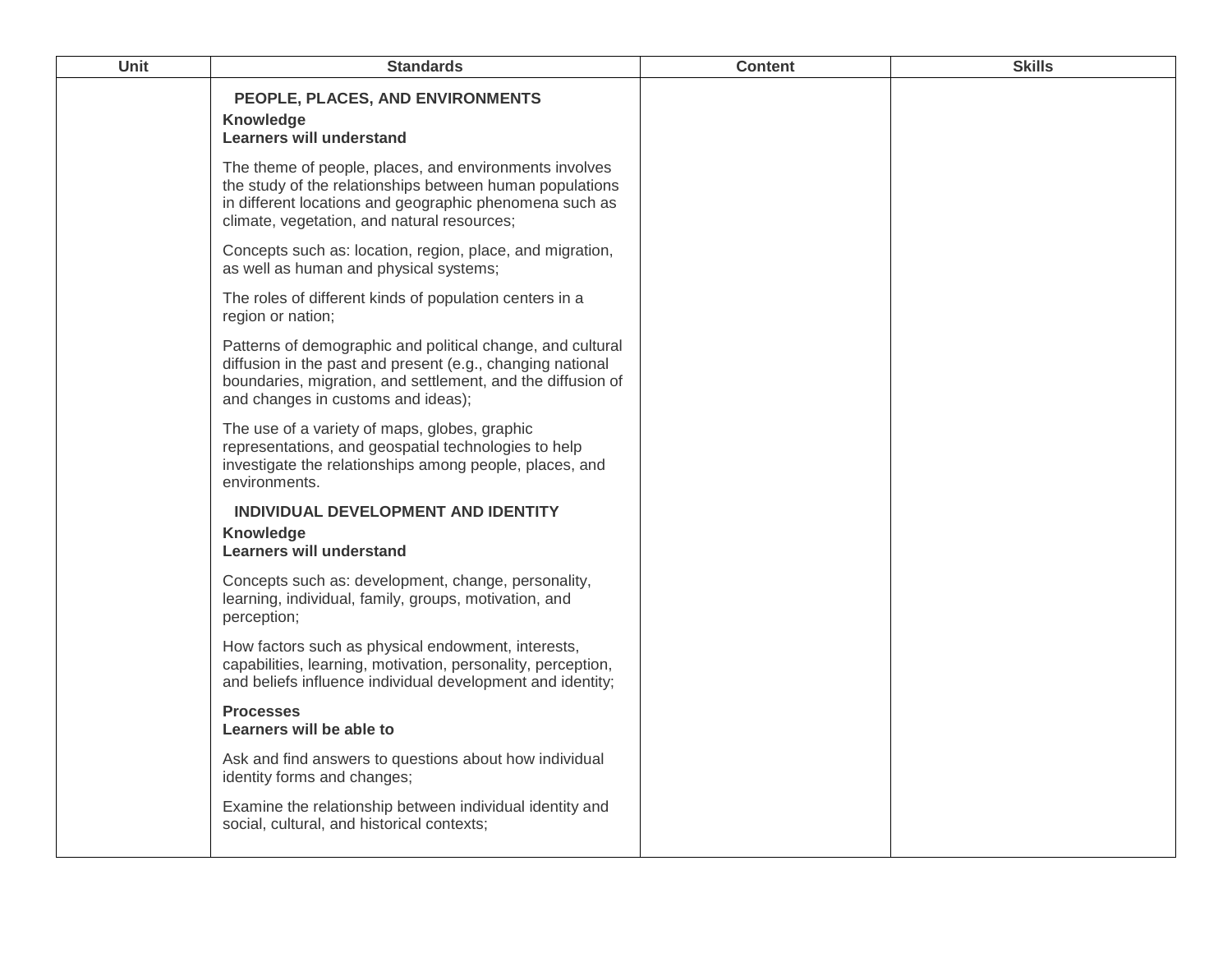| <b>Unit</b> | <b>Standards</b>                                                                                                                                                       | <b>Content</b> | <b>Skills</b> |
|-------------|------------------------------------------------------------------------------------------------------------------------------------------------------------------------|----------------|---------------|
|             | Describe the influence of perception, attitudes, values, and<br>beliefs on personal identity and the interactions of peoples<br>across time and space                  |                |               |
|             | INDIVIDUALS, GROUPS, AND INSTITUTIONS<br>Knowledge<br><b>Learners will understand</b>                                                                                  |                |               |
|             | This theme helps us know how individuals are members of<br>groups and institutions, and influence and shape those<br>groups and institutions                           |                |               |
|             | Concepts such as: mores, norms, status, role,<br>socialization, ethnocentrism, cultural diffusion, competition,<br>cooperation, conflict, race, ethnicity, and gender; |                |               |
|             | That cultural diffusion occurs when groups migrate;                                                                                                                    |                |               |
|             | That institutions may promote or undermine social<br>conformity;                                                                                                       |                |               |
|             | That when two or more groups with differing norms and<br>beliefs interact, accommodation or conflict may result;                                                       |                |               |
|             | <b>Processes</b><br>Learners will be able to                                                                                                                           |                |               |
|             | Identify and analyze the impact of tensions between and<br>among individuals, groups, and institutions;                                                                |                |               |
|             | Understand examples of tensions between belief systems<br>and governmental actions and policies;                                                                       |                |               |
|             | Evaluate how groups and institutions work to meet<br>individual needs and promote or fail to promote the<br>common good;                                               |                |               |
|             | POWER, AUTHORITY, AND GOVERNANCE<br>Knowledge<br><b>Learners will understand</b>                                                                                       |                |               |
|             | The ways in which governments meet the needs and<br>wants of citizens, manage conflict, and establish order and<br>security.                                           |                |               |
|             |                                                                                                                                                                        |                |               |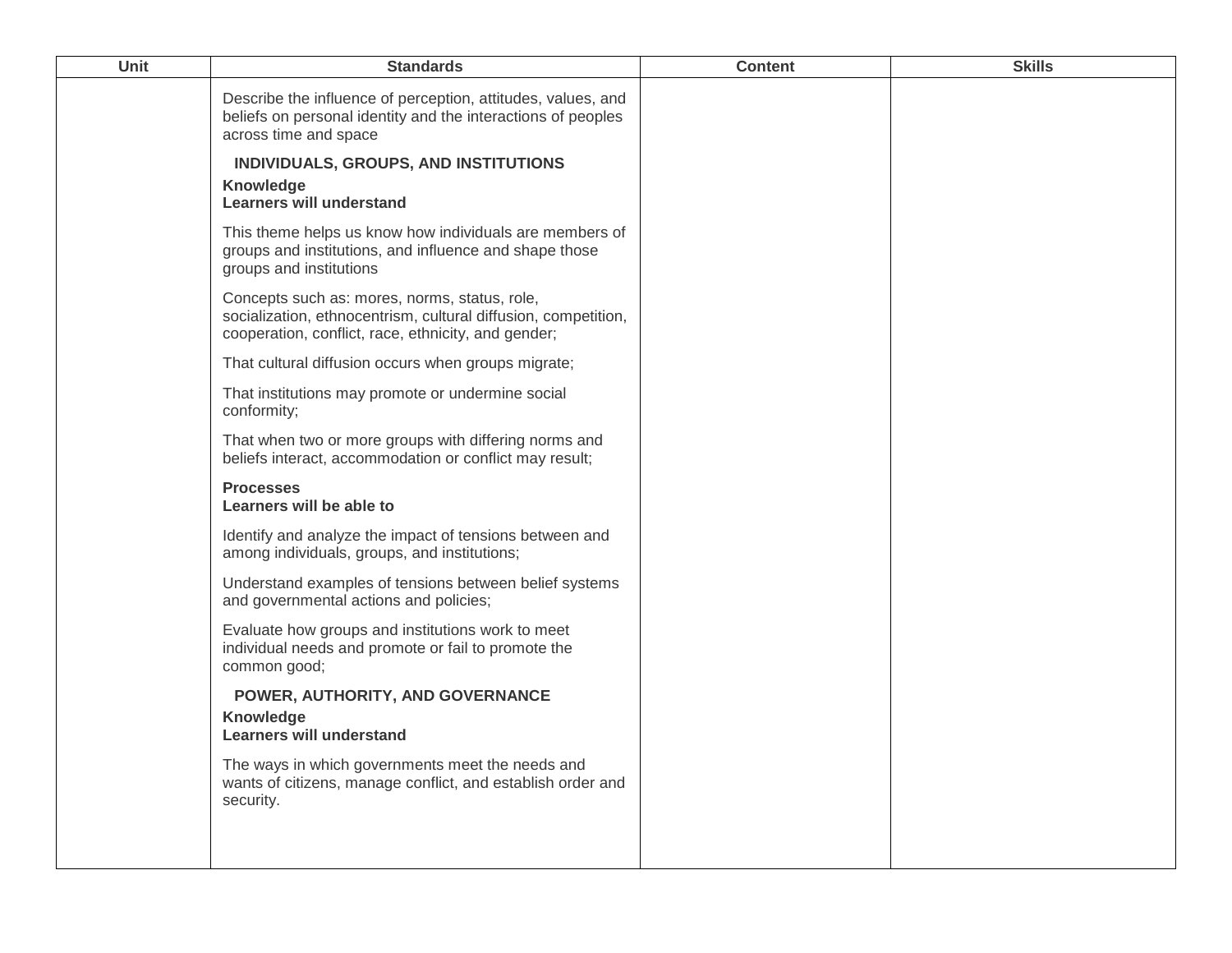| Unit | <b>Standards</b>                                                                                                                                                                                                                                                                      | <b>Content</b> | <b>Skills</b> |
|------|---------------------------------------------------------------------------------------------------------------------------------------------------------------------------------------------------------------------------------------------------------------------------------------|----------------|---------------|
|      | <b>Processes</b><br>Learners will be able to<br>Compare and analyze the ways in which groups and<br>nations respond to the richness of unity and diversity, as<br>well as tensions and conflicts associated with unity and<br>diversity;<br>PRODUCTION, DISTRIBUTION, AND CONSUMPTION |                |               |
|      | <b>Knowledge</b><br><b>Learners will understand</b>                                                                                                                                                                                                                                   |                |               |
|      | Individuals, government, and society experience scarcity<br>because human wants and needs exceed what can be<br>produced from available resources;                                                                                                                                    |                |               |
|      | How choices involve trading off the expected value of one<br>opportunity gained against the expected value of the best<br>alternative;                                                                                                                                                |                |               |
|      | The economic gains that result from specialization and<br>exchange as well as the trade offs                                                                                                                                                                                          |                |               |
|      | <b>Processes</b><br>Learners will be able to                                                                                                                                                                                                                                          |                |               |
|      | Compare their own economic decisions with those of<br>others, and consider the wider consequences of those<br>decisions for groups, communities, the nation, and<br>beyond;                                                                                                           |                |               |
|      | <b>SCIENCE, TECHNOLOGY, AND SOCIETY</b><br><b>Knowledge</b><br><b>Learners will understand</b>                                                                                                                                                                                        |                |               |
|      | Society often turns to science and technology to solve<br>problems;                                                                                                                                                                                                                   |                |               |
|      | Science and technology have changed peoples'<br>perceptions of the social and natural world, as well as their<br>relationship to the land, economy and trade, their concept<br>of security, and their major daily activities;                                                         |                |               |
|      | Values, beliefs, and attitudes that have been influenced by<br>new scientific and technological knowledge (e.g., invention<br>of the printing press, conceptions of the universe,<br>applications of atomic energy, and genetic discoveries);                                         |                |               |
|      |                                                                                                                                                                                                                                                                                       |                |               |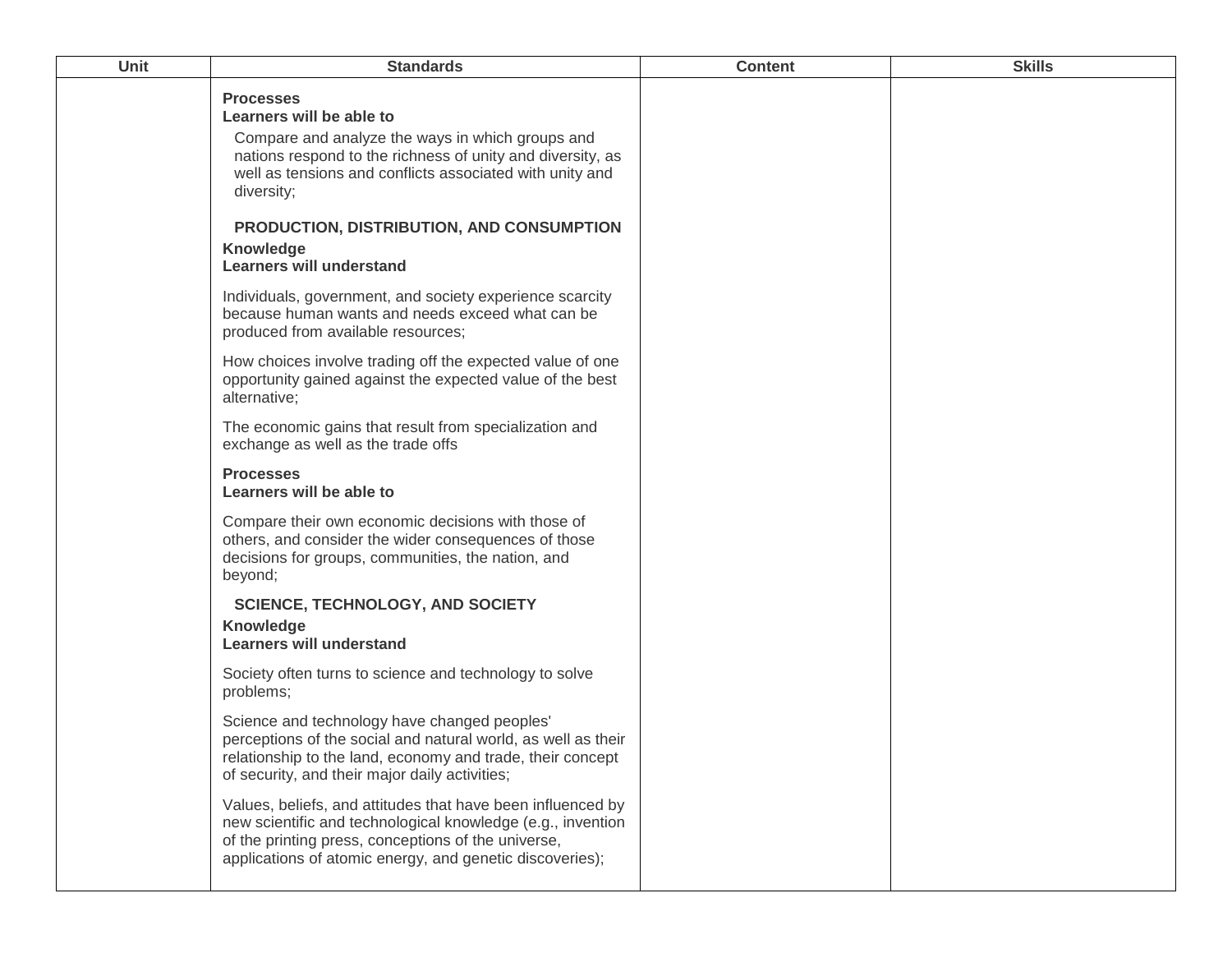| <b>Unit</b> | <b>Standards</b>                                                                                                                                                                                  | <b>Content</b> | <b>Skills</b> |
|-------------|---------------------------------------------------------------------------------------------------------------------------------------------------------------------------------------------------|----------------|---------------|
|             | Science and technology sometimes create ethical issues<br>that test our standards and values;                                                                                                     |                |               |
|             | <b>Processes</b><br>Learners will be able to                                                                                                                                                      |                |               |
|             | Use diverse types of media technology to read, write,<br>create, and review a variety of messages;                                                                                                |                |               |
|             | Select, organize, evaluate, and communicate information<br>about the impact of science or technology on a society<br>today or in the past;                                                        |                |               |
|             | <b>Products</b><br>Learners demonstrate understanding by                                                                                                                                          |                |               |
|             | Discussing current and past issues involving science and<br>technology, and their consequences for society;                                                                                       |                |               |
|             | <b>GLOBAL CONNECTIONS</b><br><b>Knowledge</b><br><b>Learners will understand</b>                                                                                                                  |                |               |
|             | Global factors such as cultural, economic, and political<br>connections are changing the places in which people live<br>(e.g., through trade, migration, increased travel, and<br>communication); |                |               |
|             | Global connections may make cultures more alike or<br>increase their sense of distinctiveness;                                                                                                    |                |               |
|             | <b>Processes</b><br>Learners will be able to                                                                                                                                                      |                |               |
|             | Ask and find answers to questions about the ways in<br>which people and societies are connected globally today<br>and were connected in the past;                                                 |                |               |
|             | Investigate and explain the ways in which aspects of<br>culture, such as language, beliefs, and traditions, may<br>facilitate understanding, or lead to misunderstanding<br>between cultures;     |                |               |
|             | Analyze examples of conflict, cooperation, and<br>interdependence among groups, communities, regions,<br>societies, and nations;                                                                  |                |               |
|             | <b>CIVIC IDEALS AND PRACTICES</b>                                                                                                                                                                 |                |               |
|             |                                                                                                                                                                                                   |                |               |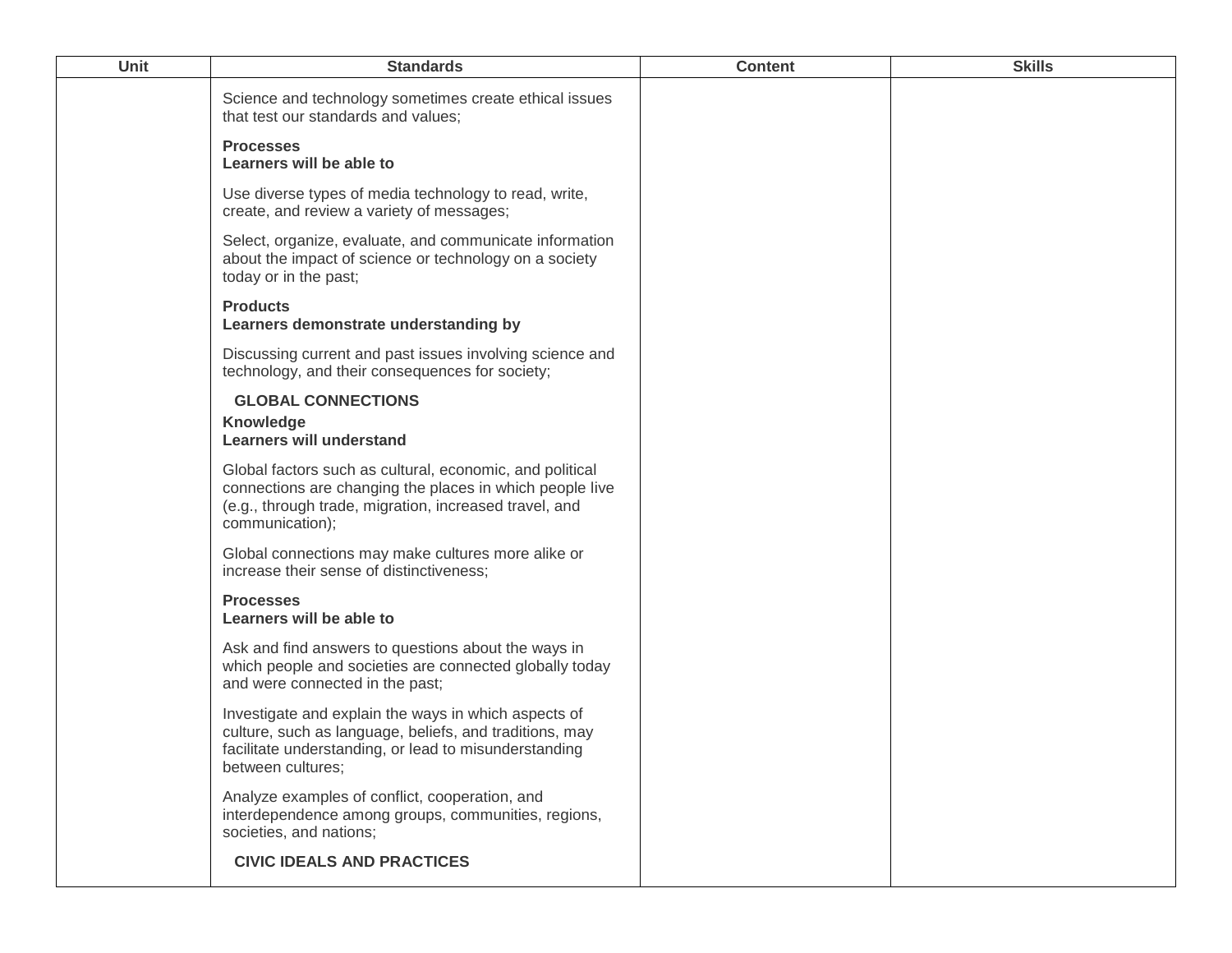| <b>Unit</b> | <b>Standards</b>                                                                                                                                                                                                                                                                                                                    | <b>Content</b> | <b>Skills</b> |
|-------------|-------------------------------------------------------------------------------------------------------------------------------------------------------------------------------------------------------------------------------------------------------------------------------------------------------------------------------------|----------------|---------------|
|             | Knowledge<br><b>Learners will understand</b>                                                                                                                                                                                                                                                                                        |                |               |
|             | Concepts and ideals such as: individual dignity, liberty,<br>justice, equality, individual rights, responsibility, majority<br>and minority rights, and civil dissent;                                                                                                                                                              |                |               |
|             | Key practices involving the rights and responsibilities of<br>citizenship and the exercise of citizenship (e.g., respecting<br>the rule of law and due process, voting, serving on a jury,<br>researching issues, making informed judgments,<br>expressing views on issues, and collaborating with others<br>to take civic action); |                |               |
|             | Key past and present issues involving democratic ideals<br>and practices, as well as the perspectives of various<br>stakeholders in proposing possible solutions to these<br>issues;                                                                                                                                                |                |               |
|             | <b>Processes</b><br>Learners will be able to                                                                                                                                                                                                                                                                                        |                |               |
|             | Identify and describe the role of citizen in various forms of<br>government, past and present;                                                                                                                                                                                                                                      |                |               |
|             | Identify assumptions, misconceptions, and bias in sources,<br>evidence, and arguments used in presenting issues and<br>positions;                                                                                                                                                                                                   |                |               |
|             | Participate in the process of persuading, compromising,<br>debating, and negotiating in the resolution of conflicts and<br>differences.                                                                                                                                                                                             |                |               |
|             |                                                                                                                                                                                                                                                                                                                                     |                |               |
|             |                                                                                                                                                                                                                                                                                                                                     |                |               |
|             |                                                                                                                                                                                                                                                                                                                                     |                |               |
|             |                                                                                                                                                                                                                                                                                                                                     |                |               |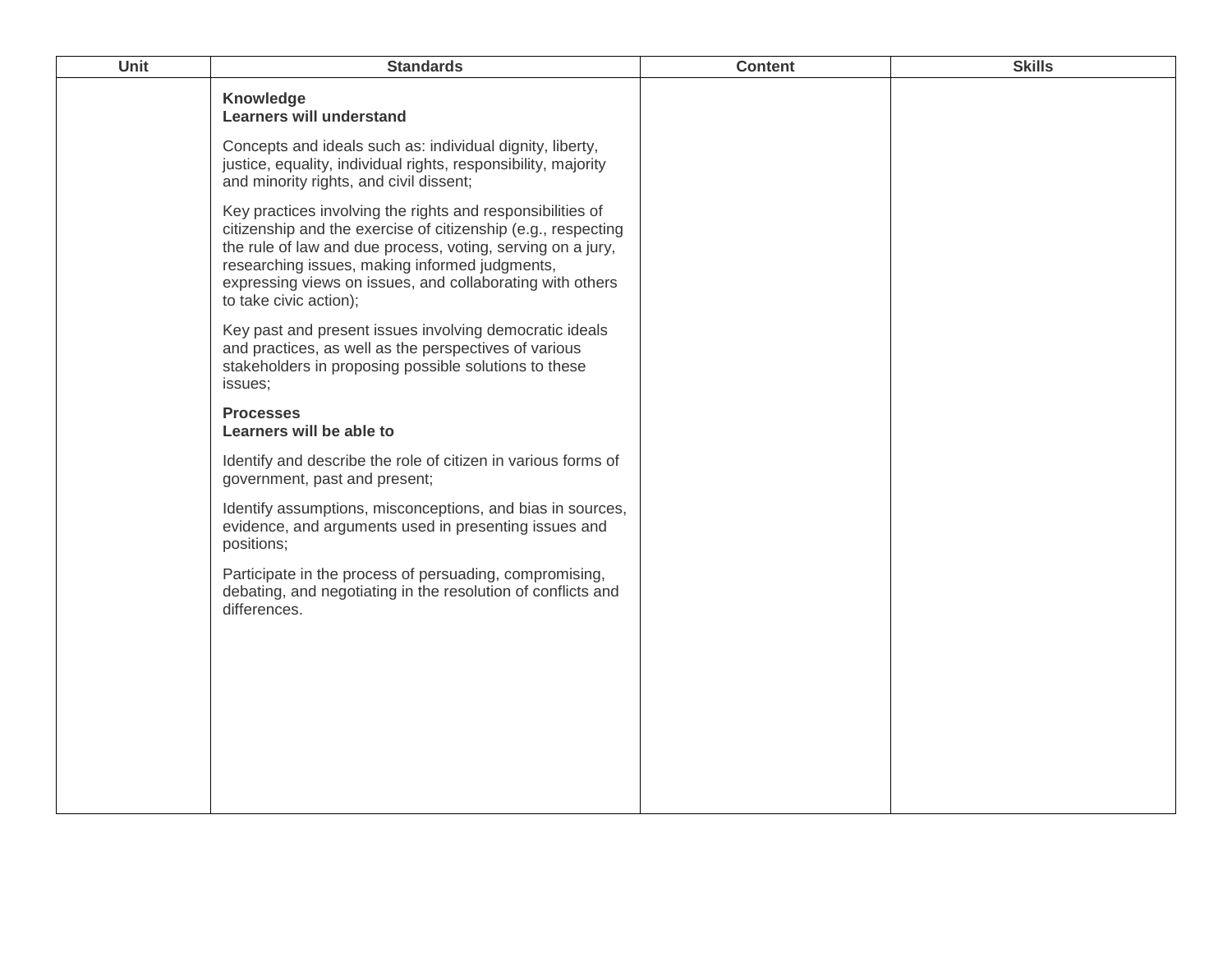| Unit                                             | <b>Standards</b>                                                                                                                                                                                                                                                                                                                                                                                                                                                                                                                                                                                                                                                                                                                                                                                                                                                                                                                                                                                                                                                                                                                                                                                                                                                                                                                                                    | <b>Content</b>                                                                                                                                                       | <b>Skills</b>                                                                                                                                                                                                                                                                                                                                                                                                                                                                                                                            |
|--------------------------------------------------|---------------------------------------------------------------------------------------------------------------------------------------------------------------------------------------------------------------------------------------------------------------------------------------------------------------------------------------------------------------------------------------------------------------------------------------------------------------------------------------------------------------------------------------------------------------------------------------------------------------------------------------------------------------------------------------------------------------------------------------------------------------------------------------------------------------------------------------------------------------------------------------------------------------------------------------------------------------------------------------------------------------------------------------------------------------------------------------------------------------------------------------------------------------------------------------------------------------------------------------------------------------------------------------------------------------------------------------------------------------------|----------------------------------------------------------------------------------------------------------------------------------------------------------------------|------------------------------------------------------------------------------------------------------------------------------------------------------------------------------------------------------------------------------------------------------------------------------------------------------------------------------------------------------------------------------------------------------------------------------------------------------------------------------------------------------------------------------------------|
| <b>Classical</b><br>Roman<br><b>Civilization</b> | <b>NCSS: Social Studies 2010</b><br><b>NCSS: Middle</b><br><b>CULTURE</b><br>Knowledge<br><b>Learners will understand</b><br>"Culture" refers to the socially transmitted behaviors,<br>beliefs, values, traditions, institutions, and ways of living<br>together of a group of people;<br>Concepts such as beliefs, values, institutions, cohesion,<br>diversity, accommodation, adaptation, assimilation, and<br>dissonance;<br>How culture influences the ways in which human groups<br>solve the problems of daily living;<br>That the beliefs, values, and behaviors of a culture form an<br>integrated system that helps shape the activities and ways<br>of life that define a culture;<br>How people from different cultures develop different values<br>and ways of interpreting experience;<br>That language, behaviors, and beliefs of different cultures<br>can both contribute to and pose barriers to cross-cultural<br>understanding.<br><b>Processes</b><br>Learners will be able to<br>Ask and find answers to questions related to culture;<br>Find, select, organize, and present information to compare<br>various cultures according to specified aspects of culture,<br>such as institutions, language, religion, and the arts;<br>Describe and give examples of the value of both cultural<br>unity and diversity, within and across groups; | Patrician<br>Republic<br>Plebeian<br>Consul<br>Dictator<br>Tribune<br><b>Etruscans</b><br>Romulus<br>Julius Caesar<br>Aqueduct<br>Augustus<br>Nero<br>Justinian Code | The students will be able to:<br>• Identify and group cultural<br>universals<br>• Compare and contrast different<br>forms of government that developed<br>throughout Rome<br>• Explain importance of Justinian<br>Code and separation of powers<br>• Identify and illustrate realism in<br>Roman art work<br>• Discuss the importance of<br>technological influences on Roman<br>life<br>• Explain the Romance Languages<br>from the development of Latin<br>• Summarize the Roman<br>contributions and influences on later<br>societies |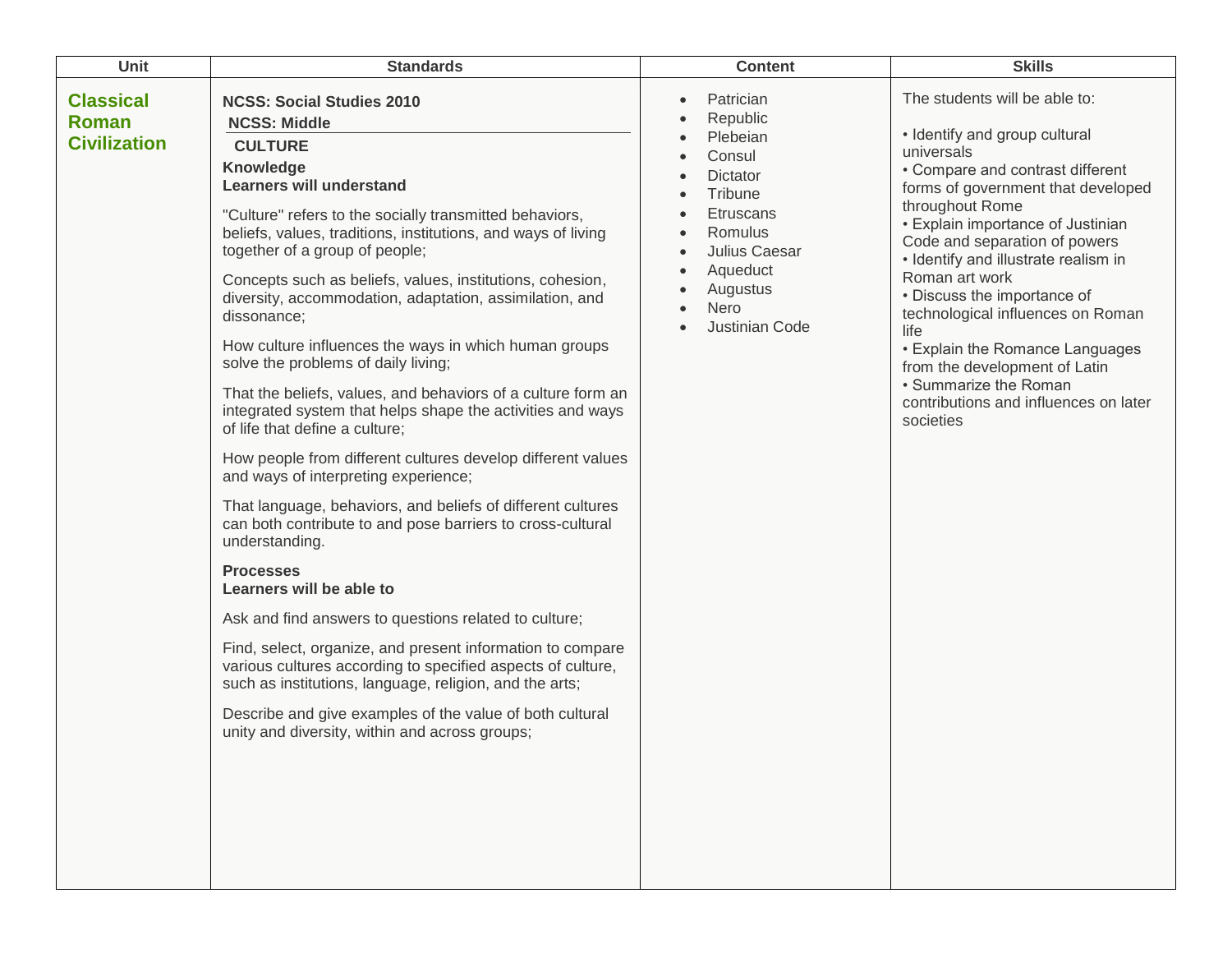| Unit | <b>Standards</b>                                                                                                                                                                                                                                                 | <b>Content</b> | <b>Skills</b> |
|------|------------------------------------------------------------------------------------------------------------------------------------------------------------------------------------------------------------------------------------------------------------------|----------------|---------------|
|      | TIME, CONTINUITY, AND CHANGE<br><b>Knowledge</b><br>The learners will understand                                                                                                                                                                                 |                |               |
|      | The study of the past provides a representation of the<br>history of communities, nations, and the world;                                                                                                                                                        |                |               |
|      | Concepts such as: chronology, causality, change, conflict,<br>complexity, multiple perspectives, primary and secondary<br>sources, and cause and effect;                                                                                                         |                |               |
|      | That learning about the past requires the interpretation of<br>sources, and that using varied sources provides the<br>potential for a more balanced interpretive record of the<br>past;                                                                          |                |               |
|      | Key historical periods and patterns of change within and<br>across cultures (e.g., the rise and fall of ancient<br>civilizations, the development of technology, the rise of<br>modem nation-states, and the establishment and<br>breakdown of colonial systems; |                |               |
|      | The origins and influences of social, cultural, political, and<br>economic systems;                                                                                                                                                                              |                |               |
|      | The contributions of key persons, groups, and events from<br>the past and their influence on the present;                                                                                                                                                        |                |               |
|      | The history of democratic ideals and principles, and how<br>they are represented in documents, artifacts and symbols;                                                                                                                                            |                |               |
|      | <b>Processes</b><br>learners will be able to                                                                                                                                                                                                                     |                |               |
|      | Formulate questions about topics in history, predict<br>possible answers, and use historical methods of inquiry<br>and literacy skills to locate, organize, analyze, and<br>interpret sources, and present supported findings                                    |                |               |
|      | Identify and use a variety of primary and secondary<br>sources for reconstructing the past, such as documents,<br>letters, diaries, maps, textbooks, photos, and other<br>sources                                                                                |                |               |
|      | Research and analyze past periods, events, and issues,<br>using a variety of primary sources (e.g., documents,<br>letters, artifacts, and testimony) as well as secondary<br>sources: validate and weigh evidence for claims, and                                |                |               |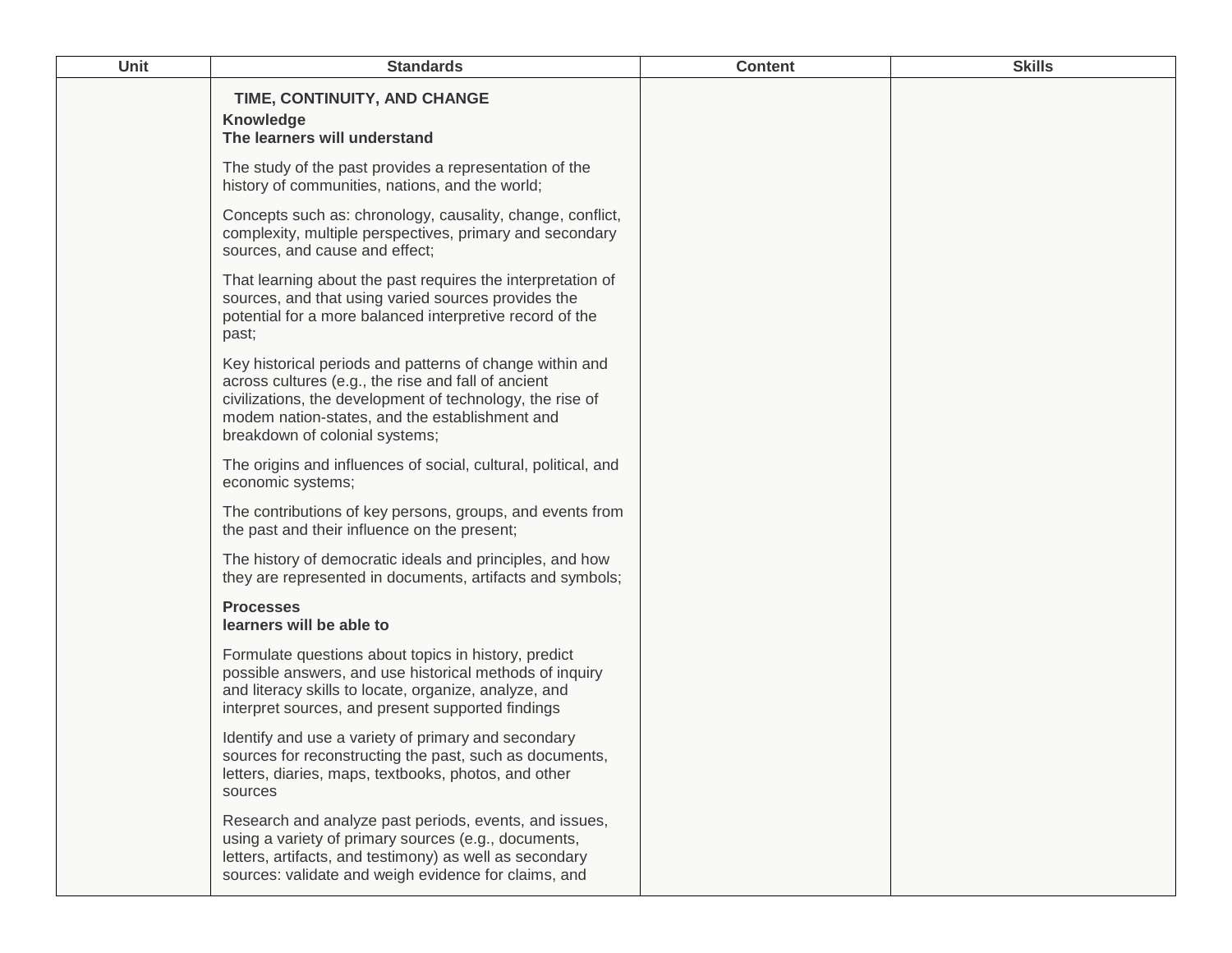| Unit | <b>Standards</b>                                                                                                                                                                                                              | <b>Content</b> | <b>Skills</b> |
|------|-------------------------------------------------------------------------------------------------------------------------------------------------------------------------------------------------------------------------------|----------------|---------------|
|      | evaluate the usefulness and degree of reliability of sources<br>to develop a supportable interpretation                                                                                                                       |                |               |
|      | Evaluate the impact of the values, beliefs, and institutions<br>of people in the past on important historical decisions and<br>developments of their times                                                                    |                |               |
|      | <b>Products</b><br>Learners demonstrate understanding by                                                                                                                                                                      |                |               |
|      | Developing an illustrated timeline of a sequence of events<br>representing an important historic era                                                                                                                          |                |               |
|      | PEOPLE, PLACES, AND ENVIRONMENTS<br>Knowledge<br><b>Learners will understand</b>                                                                                                                                              |                |               |
|      | The theme of people, places, and environments involves<br>the study of the relationships between human populations<br>in different locations and geographic phenomena such as<br>climate, vegetation, and natural resources;  |                |               |
|      | Concepts such as: location, region, place, and migration,<br>as well as human and physical systems;                                                                                                                           |                |               |
|      | The roles of different kinds of population centers in a<br>region or nation;                                                                                                                                                  |                |               |
|      | The concept of regions identifies links between people in<br>different locations according to specific criteria (e.g.,<br>physical, economic, social, cultural, or religious);                                                |                |               |
|      | Patterns of demographic and political change, and cultural<br>diffusion in the past and present (e.g., changing national<br>boundaries, migration, and settlement, and the diffusion of<br>and changes in customs and ideas); |                |               |
|      | Human modifications of the environment;                                                                                                                                                                                       |                |               |
|      | Factors that contribute to cooperation and conflict among<br>peoples of the nation and world, including language,<br>religion, and political beliefs;                                                                         |                |               |
|      |                                                                                                                                                                                                                               |                |               |
|      |                                                                                                                                                                                                                               |                |               |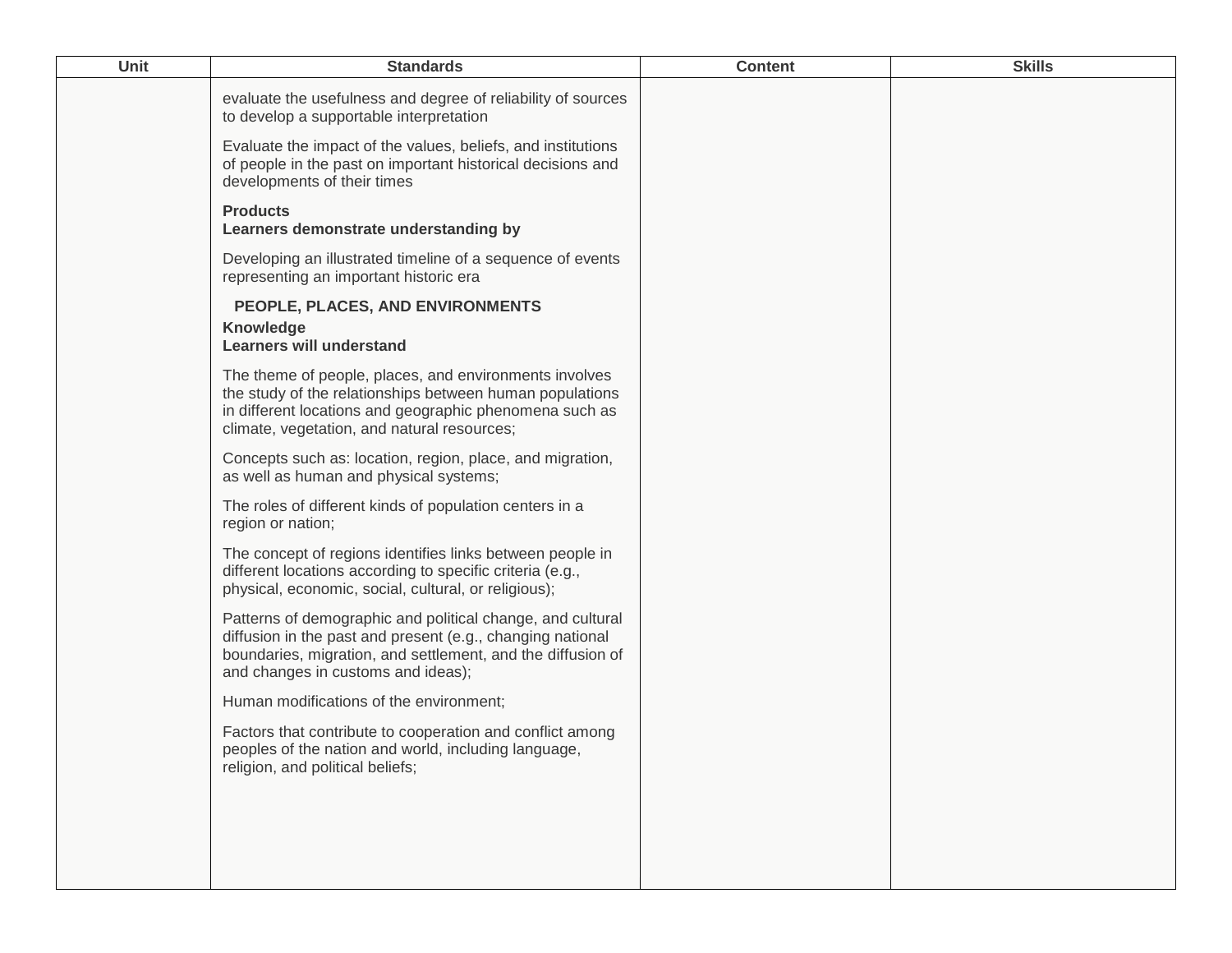| <b>Unit</b> | <b>Standards</b>                                                                                                                                                                 | <b>Content</b> | <b>Skills</b> |
|-------------|----------------------------------------------------------------------------------------------------------------------------------------------------------------------------------|----------------|---------------|
|             | INDIVIDUAL DEVELOPMENT AND IDENTITY<br>Knowledge<br><b>Learners will understand</b>                                                                                              |                |               |
|             | Concepts such as: development, change, personality,<br>learning, individual, family, groups, motivation, and<br>perception;                                                      |                |               |
|             | How factors such as physical endowment, interests,<br>capabilities, learning, motivation, personality, perception,<br>and beliefs influence individual development and identity; |                |               |
|             | How personal, social, cultural, and environmental factors<br>contribute to the development and the growth of personal<br>identity;                                               |                |               |
|             | INDIVIDUALS, GROUPS, AND INSTITUTIONS<br>Knowledge<br><b>Learners will understand</b>                                                                                            |                |               |
|             | That ways in which young people are socialized include<br>similarities as well as differences across cultures;                                                                   |                |               |
|             | That groups and institutions change over time;                                                                                                                                   |                |               |
|             | That cultural diffusion occurs when groups migrate;                                                                                                                              |                |               |
|             | That institutions may promote or undermine social<br>conformity;                                                                                                                 |                |               |
|             | That when two or more groups with differing norms and<br>beliefs interact, accommodation or conflict may result;                                                                 |                |               |
|             | That groups and institutions influence culture in a variety<br>of ways.                                                                                                          |                |               |
|             | POWER, AUTHORITY, AND GOVERNANCE<br>Knowledge<br><b>Learners will understand</b>                                                                                                 |                |               |
|             | The ideologies and structures of political systems that<br>differ from those of the United States;                                                                               |                |               |
|             | The ways in which governments meet the needs and<br>wants of citizens, manage conflict, and establish order and<br>security.                                                     |                |               |
|             |                                                                                                                                                                                  |                |               |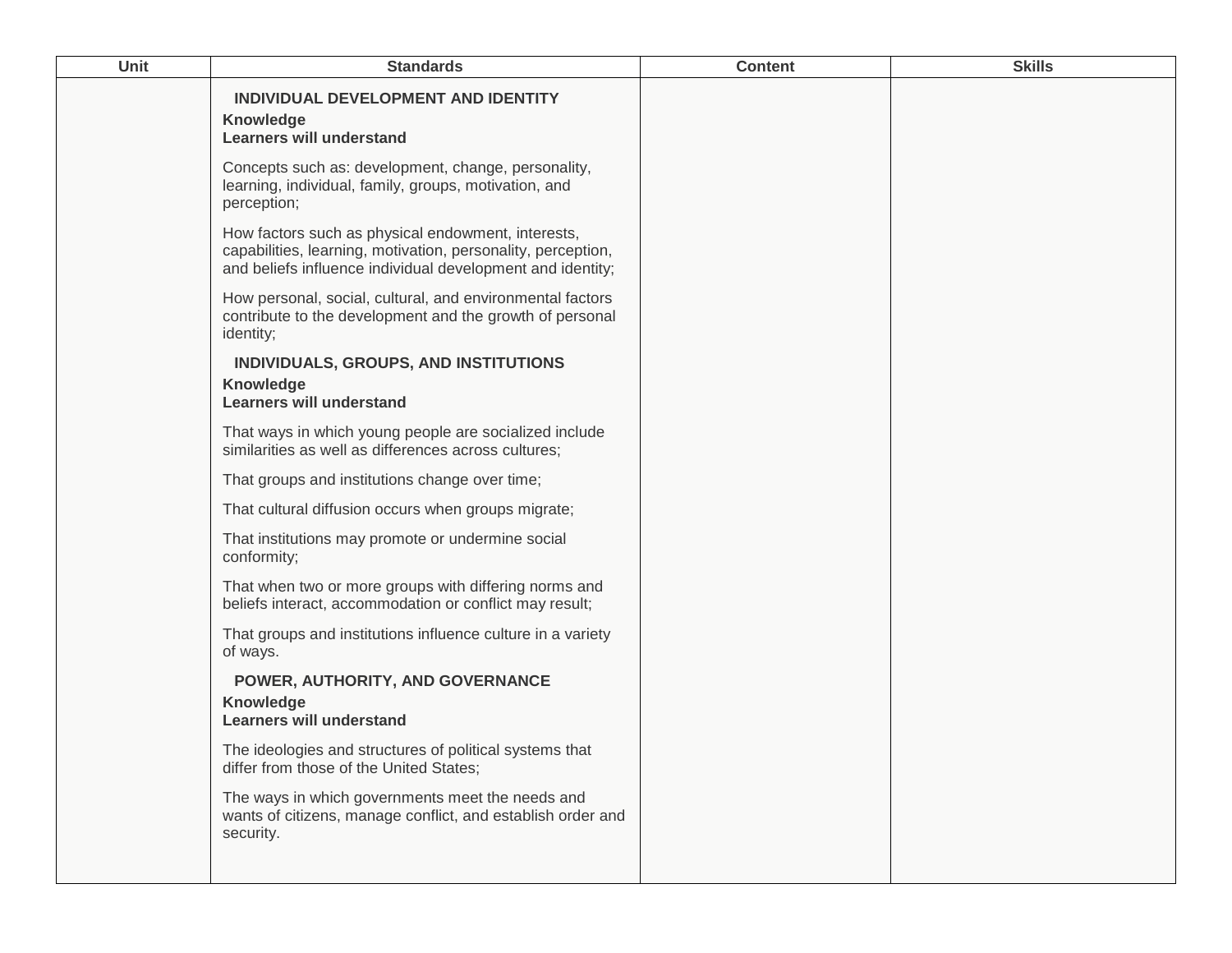| <b>Unit</b> | <b>Standards</b>                                                                                                                                                                                                                              | <b>Content</b> | <b>Skills</b> |
|-------------|-----------------------------------------------------------------------------------------------------------------------------------------------------------------------------------------------------------------------------------------------|----------------|---------------|
|             | PRODUCTION, DISTRIBUTION, AND CONSUMPTION<br>Knowledge<br><b>Learners will understand</b>                                                                                                                                                     |                |               |
|             | Individuals, government, and society experience scarcity<br>because human wants and needs exceed what can be<br>produced from available resources;                                                                                            |                |               |
|             | How choices involve trading off the expected value of one<br>opportunity gained against the expected value of the best<br>alternative;                                                                                                        |                |               |
|             | The economic choices that people make have both<br>present and future consequences                                                                                                                                                            |                |               |
|             | Economic incentives affect people's behavior and may be<br>regulated by rules or laws;                                                                                                                                                        |                |               |
|             | The economic gains that result from specialization and<br>exchange as well as the trade offs                                                                                                                                                  |                |               |
|             | <b>SCIENCE, TECHNOLOGY, AND SOCIETY</b><br>Knowledge<br><b>Learners will understand</b>                                                                                                                                                       |                |               |
|             | Society often turns to science and technology to solve<br>problems;                                                                                                                                                                           |                |               |
|             | Science and technology have had both positive and<br>negative impacts upon individuals, societies, and the<br>environment in the past and present;                                                                                            |                |               |
|             | Science and technology have changed peoples'<br>perceptions of the social and natural world, as well as their<br>relationship to the land, economy and trade, their concept<br>of security, and their major daily activities;                 |                |               |
|             | Values, beliefs, and attitudes that have been influenced by<br>new scientific and technological knowledge (e.g., invention<br>of the printing press, conceptions of the universe,<br>applications of atomic energy, and genetic discoveries); |                |               |
|             | Science and technology sometimes create ethical issues<br>that test our standards and values;                                                                                                                                                 |                |               |
|             |                                                                                                                                                                                                                                               |                |               |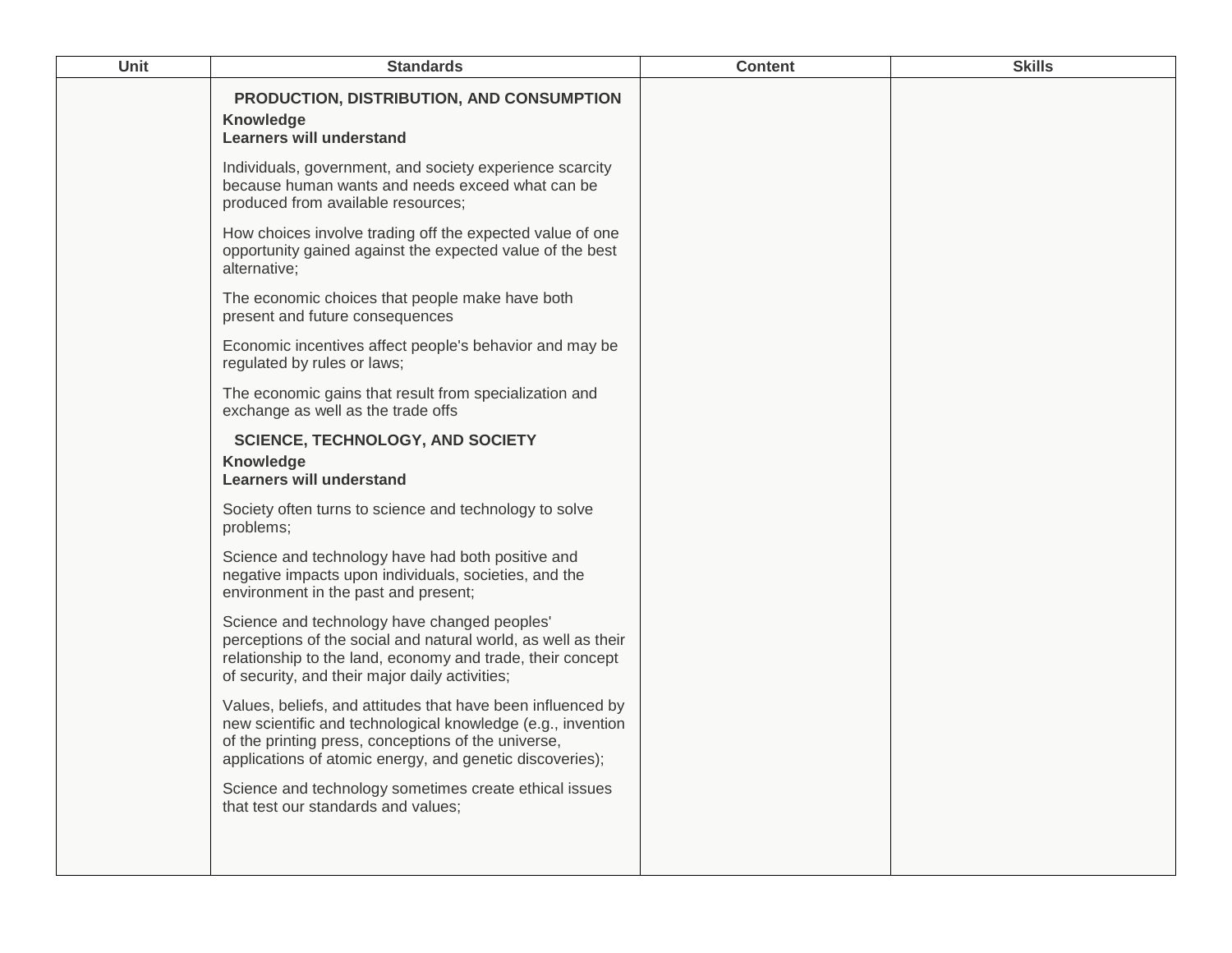| <b>Unit</b> | <b>Standards</b>                                                                                                                                                                                                                             | <b>Content</b> | <b>Skills</b> |
|-------------|----------------------------------------------------------------------------------------------------------------------------------------------------------------------------------------------------------------------------------------------|----------------|---------------|
|             | <b>GLOBAL CONNECTIONS</b><br><b>Knowledge</b><br><b>Learners will understand</b>                                                                                                                                                             |                |               |
|             | Global factors such as cultural, economic, and political<br>connections are changing the places in which people live<br>(e.g., through trade, migration, increased travel, and<br>communication);                                            |                |               |
|             | Spatial relationships that relate to ongoing global issues<br>(e.g., pollution, poverty, disease, and conflict) affect the<br>health and well-being of Earth and its inhabitants;                                                            |                |               |
|             | Global connections may make cultures more alike or<br>increase their sense of distinctiveness;                                                                                                                                               |                |               |
|             | <b>Processes</b><br>Learners will be able to                                                                                                                                                                                                 |                |               |
|             | Ask and find answers to questions about the ways in<br>which people and societies are connected globally today<br>and were connected in the past;                                                                                            |                |               |
|             | Analyze examples of conflict, cooperation, and<br>interdependence among groups, communities, regions,<br>societies, and nations;                                                                                                             |                |               |
|             | Describe and explain the relationships and tensions<br>between national sovereignty and global interests in such<br>matters as territorial rights, natural resources, trade, the<br>different uses of technology, and the welfare of people. |                |               |
|             | <b>CIVIC IDEALS AND PRACTICES</b><br><b>Knowledge</b><br><b>Learners will understand</b>                                                                                                                                                     |                |               |
|             | The theme of civic ideals and practices helps us to learn<br>about and know how to work for the betterment of society;                                                                                                                       |                |               |
|             | Concepts and ideals such as: individual dignity, liberty,<br>justice, equality, individual rights, responsibility, majority<br>and minority rights, and civil dissent;                                                                       |                |               |
|             | Key practices involving the rights and responsibilities of<br>citizenship and the exercise of citizenship (e.g., respecting<br>the rule of law and due process, voting, serving on a jury,<br>researching issues, making informed judgments, |                |               |